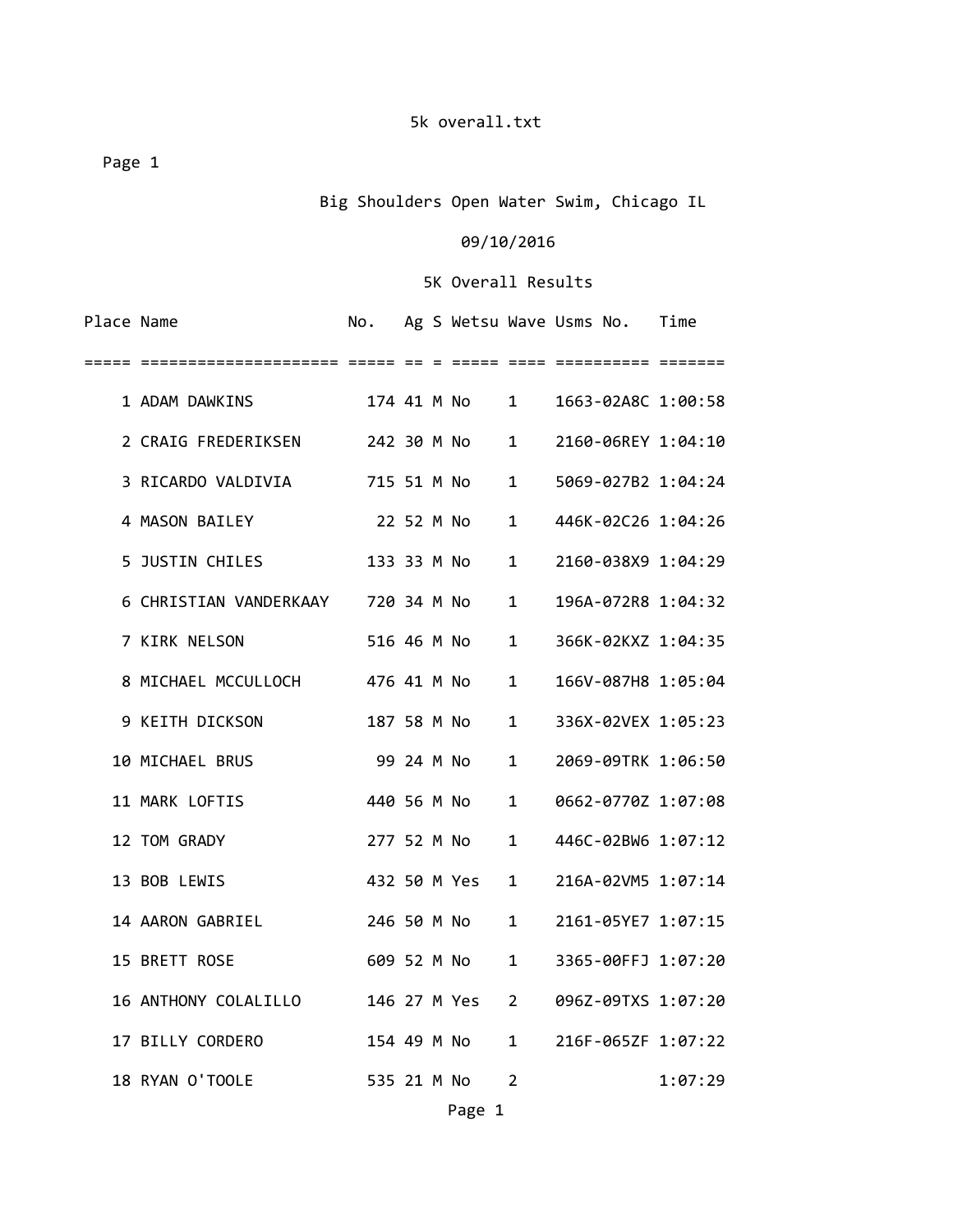| 19 PATRICK DONOVAN                |             |  |             |                        | 196 27 M Yes 2 326Z-0A3GA 1:07:46 |         |
|-----------------------------------|-------------|--|-------------|------------------------|-----------------------------------|---------|
| 20 JEFF OSTERMANN<br>534 38 M No  |             |  |             | $1 \quad$              | 1662-05TD5 1:07:50                |         |
| 21 PAUL READER                    | 581 41 M No |  |             | $\mathbf{1}$           | 2161-07523 1:08:01                |         |
| 22 STEPHEN ROUCH                  | 610 36 M No |  |             | $\mathbf{1}$           | 166B-R0UCH 1:08:46                |         |
| 23 VICTORIA RIAN                  | 586 50 F No |  |             | $\mathbf{1}$           | 166B-02AD8 1:08:52                |         |
| 24 TODD DAWKINS                   |             |  |             | $\mathbf{1}$           | 1665-02A8E 1:08:54                |         |
| 25 ALEX TYLER                     |             |  | 708 27 M No | $\overline{2}$         |                                   | 1:08:54 |
| 26 CONRAD RODAS                   |             |  | 601 35 M No | $2^{\circ}$            | 326N-01WK5 1:09:06                |         |
| 27 SCOTT TYLER                    |             |  | 709 55 M No | 6                      | 1965-02A33 1:09:10                |         |
| 28 JOHN RICHARDSON                | 587 54 M No |  |             | $5 -$                  | 166F-0656E 1:09:16                |         |
| 29 ADRIENNE BICEK<br>53 25 F No   |             |  |             | $\mathbf{1}$           | 2167-09CDK 1:09:25                |         |
| 30 MICHAEL MANN                   | 456 62 M No |  |             | 6                      | 326U-03072 1:09:36                |         |
| 31 GREG SHIELDS                   |             |  | 646 55 M No | 6                      | 446W-02BS3 1:09:55                |         |
| 32 SUSIE SHUCK<br>649 50 F No     |             |  |             | $\mathbf{1}$           | 166U-02AMJ 1:10:02                |         |
| 33 BOB VEAR                       |             |  | 723 54 M No | $\mathbf{1}$           | 216G-05GP2 1:10:12                |         |
| 34 JOY STOVER HALGREN 677 40 F No |             |  |             | $\mathbf{1}$           | 2861-01NSH 1:10:16                |         |
| 35 ALEX VAN HUIS                  |             |  | 718 28 M No | $2^{\circ}$            | 216W-09B7J 1:10:41                |         |
| 36 CONNIE OGILVIE                 |             |  |             |                        | 528 57 F Yes 6 216A-05FT8 1:10:50 |         |
| 37 MIKE STUS                      |             |  | 684 46 M No | $\overline{4}$         |                                   | 1:10:52 |
| 38 DAVE PUSHKA                    |             |  | 574 52 M No | $1 \quad \blacksquare$ | 216H-02W96 1:10:56                |         |
| 39 BRITTA ENGLISH                 |             |  | 220 43 F No | 3 <sup>7</sup>         | 1663-02BDG 1:10:57                |         |
| <b>40 DICK CLARKE</b>             |             |  | 140 47 M No |                        | 4 216D-0059J 1:11:07              |         |
| 41 JOSH JACOBSON                  |             |  |             |                        | 354 24 M No 1 216C-0AADB 1:11:18  |         |
| 42 SCOTT CARL                     |             |  | 117 44 M No |                        | 4 216D-0051B 1:11:31              |         |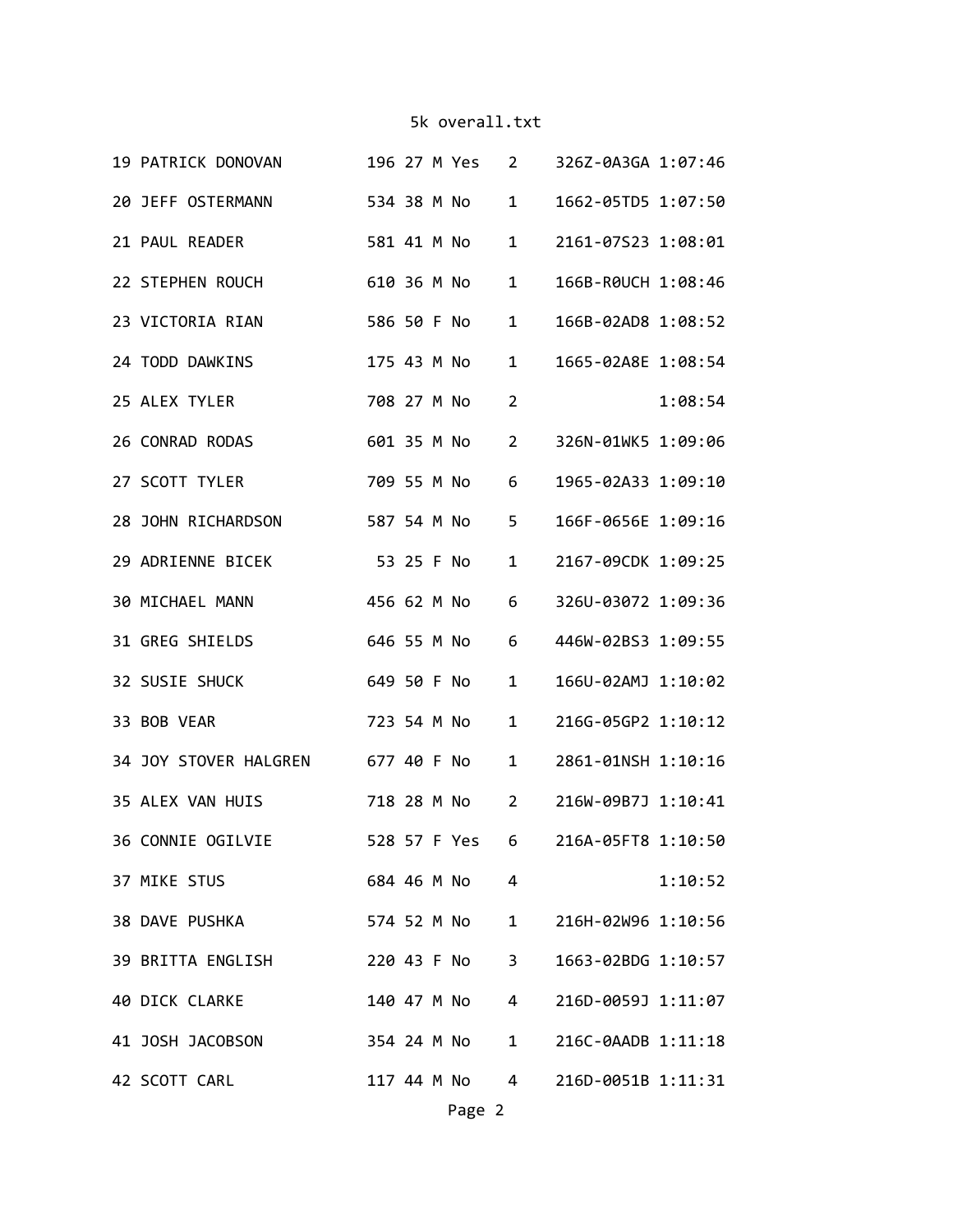|  | 43 SHAUN MORROW   | 506 48 M No  |            |  | 1              | 206G-01RN9 1:11:35   |         |
|--|-------------------|--------------|------------|--|----------------|----------------------|---------|
|  | 44 CHRIS BOND     |              | 72 49 M No |  | $\overline{4}$ | 386B-03H3C 1:11:39   |         |
|  | 45 PETE BIGLIN    |              | 55 45 M No |  | $\overline{4}$ | 196Y-02A4S 1:11:46   |         |
|  | 46 CAITLYN MADSEN | 450 24 F Yes |            |  | $\mathcal{P}$  |                      | 1:11:55 |
|  | 47 MARTHA MARTIN  | 462 53 F No  |            |  |                | 5 216K-02UK0 1:12:04 |         |
|  | 48 ASHLEY BOLIN   |              | 71 26 F No |  | 2              |                      | 1:12:04 |
|  | 49 BETSY MULLINS  | 510 42 F No  |            |  | 3              | 156V-06CBM 1:12:05   |         |
|  | 50 MATTHEW GRAHN  | 278 44 M Yes |            |  | 4              | 306T-03GDH 1:12:22   |         |

Page 2

Big Shoulders Open Water Swim, Chicago IL

# 09/10/2016

| Place Name |                    | No.         |  |              | Ag S Wetsu Wave Usms No. Time     |         |
|------------|--------------------|-------------|--|--------------|-----------------------------------|---------|
|            |                    |             |  |              |                                   |         |
|            | 51 NICK HOBSON     |             |  |              | 327 35 M Yes 2 196V-09KMU 1:12:31 |         |
|            | 52 BRAD RIFTEMA    |             |  |              | 589 39 M No 1 196M-07RDM 1:12:39  |         |
|            | 53 ETHAN KAHN      |             |  |              | 379 53 M Yes 5 216B-05ERA 1:12:42 |         |
|            | 54 PAUL KING       |             |  |              | 398 51 M No 5 216U-096M4 1:12:44  |         |
|            | 55 PETER HODSON    | 330 53 M No |  | $\mathbf{1}$ |                                   | 1:13:01 |
|            | 56 MATTHEW GETTY   | 262 41 M No |  |              | 3 226D-03G83 1:13:04              |         |
|            | 57 TIMOTHY CARLSON | 119 36 M No |  |              | 1 216P-05F70 1:13:14              |         |
|            | 58 DAVID DOERR     | 192 34 M No |  |              | 2 216J-02B2H 1:13:21              |         |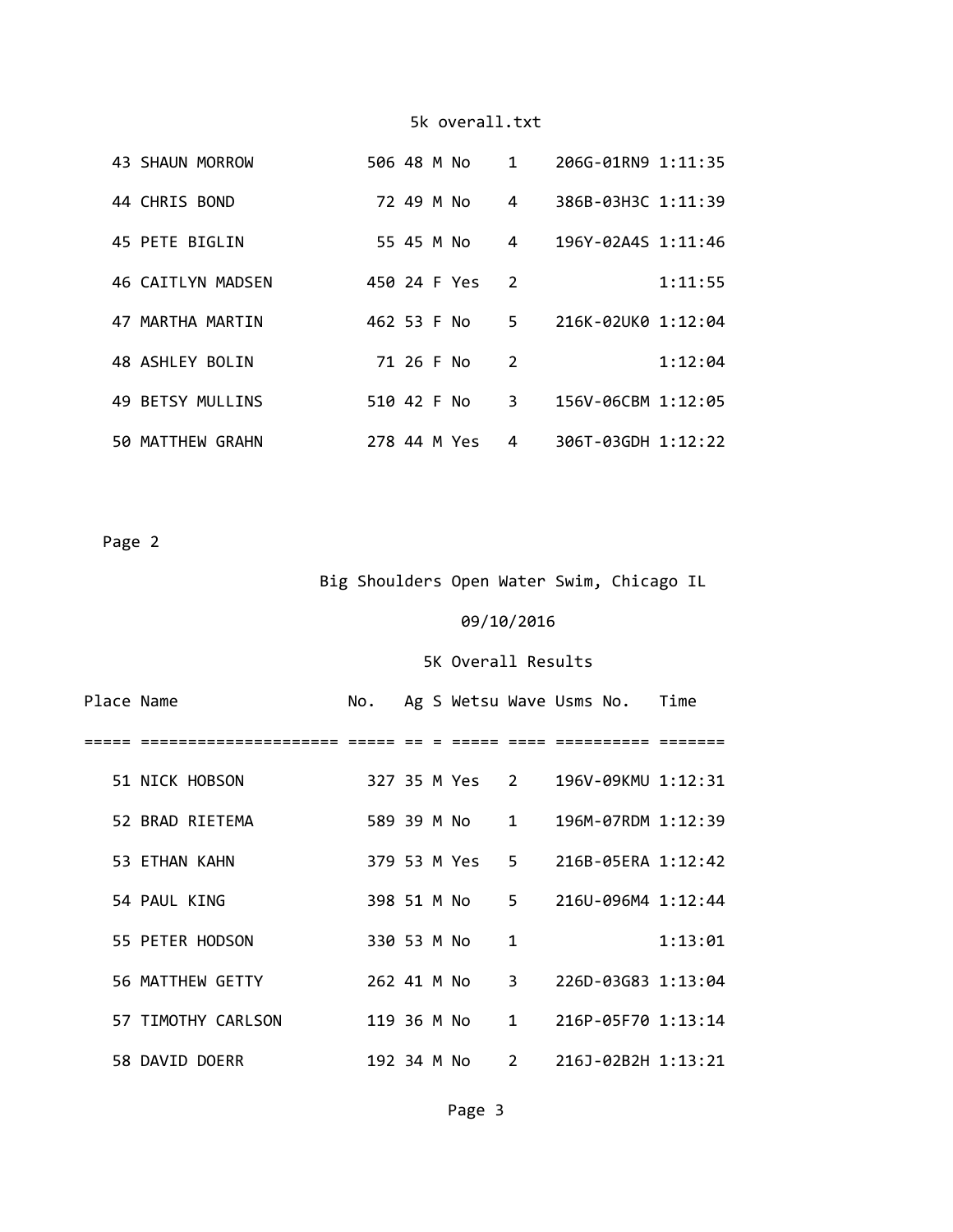|                                  |              |  | 5k overall.txt |                |                    |         |
|----------------------------------|--------------|--|----------------|----------------|--------------------|---------|
| 59 CHARLES GROEN                 | 284 56 M No  |  |                | 6              | 216X-02UBZ 1:13:25 |         |
| 60 CHRIS LAYTON                  |              |  | 424 57 M No 6  |                | 216V-02VAE 1:13:33 |         |
| 61 JOHN BECKER                   | 42 52 M No   |  |                | $\mathbf{1}$   | 156P-03BC7 1:13:35 |         |
| 62 MAURICE TETZLAFF              | 698 39 M No  |  |                | 1              | 2064-01S12 1:13:49 |         |
| 63 DAN WENDT                     | 753 43 M No  |  |                | $\mathbf{1}$   | 2167-05Y8S 1:13:52 |         |
| 64 TED SOLTYS                    | 665 56 M No  |  |                | $\mathbf{1}$   | 216P-02V3E 1:13:54 |         |
| 65 CHRISTOPHER BANAS             | 26 29 M No   |  |                | $\mathbf{1}$   |                    | 1:14:02 |
| 66 KELSEY KENNEDY                | 390 28 F No  |  |                | $\mathbf{1}$   | 166E-06ZWW 1:14:18 |         |
| 67 ERIC ELLINGSON                | 216 53 M No  |  |                | $\mathbf{1}$   | 166T-076MY 1:14:18 |         |
| 68 DENNIS MULLINS                | 511 42 M No  |  |                | $\overline{3}$ | 156X-06CBJ 1:14:23 |         |
| 69 KATHERINE DENMEAD             | 183 41 F No  |  |                | $\mathbf{1}$   |                    | 1:14:30 |
| 70 TOM SEABOLD                   | 640 55 M Yes |  |                | 6              | 186W-01PJX 1:14:41 |         |
| 71 GEORGE WENDT                  | 754 68 M No  |  |                | $\mathbf{1}$   | 216G-02UXX 1:14:46 |         |
| 72 BRUCE HOPSON                  | 339 50 M No  |  |                | $\mathbf{1}$   | 226W-01ND0 1:14:54 |         |
| 73 DAMIAN HOLSWORTH              | 337 38 M Yes |  |                | 3              | 166C-09H5K 1:14:57 |         |
| 74 KEALA EDE                     | 208 38 M No  |  |                | 1              |                    | 1:14:59 |
| 75 CINDY KLEIZA                  | 401 53 F No  |  |                | 5              |                    | 1:15:07 |
| 76 ANDREAS SEIBT                 |              |  | 641 58 M No    | $6 \quad$      | 2166-02VB9 1:15:16 |         |
| 77 JEFF CASHMAN                  |              |  | 126 53 M no    | 5              |                    | 1:15:17 |
| 78 BRENDAN JOYCE                 |              |  | 375 26 M No    | $\overline{2}$ |                    | 1:15:24 |
| 79 JIM BARBER                    |              |  | 28 56 M No     | $\mathbf{1}$   | 1665-02A7X 1:15:26 |         |
| 80 KARL SWANSON                  | 688 32 M No  |  |                | $\overline{2}$ |                    | 1:15:30 |
| 81 CHRISTOPHER SYKES 692 27 M No |              |  |                | $2^{\circ}$    | 216S-07PYG 1:15:31 |         |
| 82 AMARA RIVERA                  |              |  | 592 29 F No    | $2^{\circ}$    | 106V-06G7U 1:15:34 |         |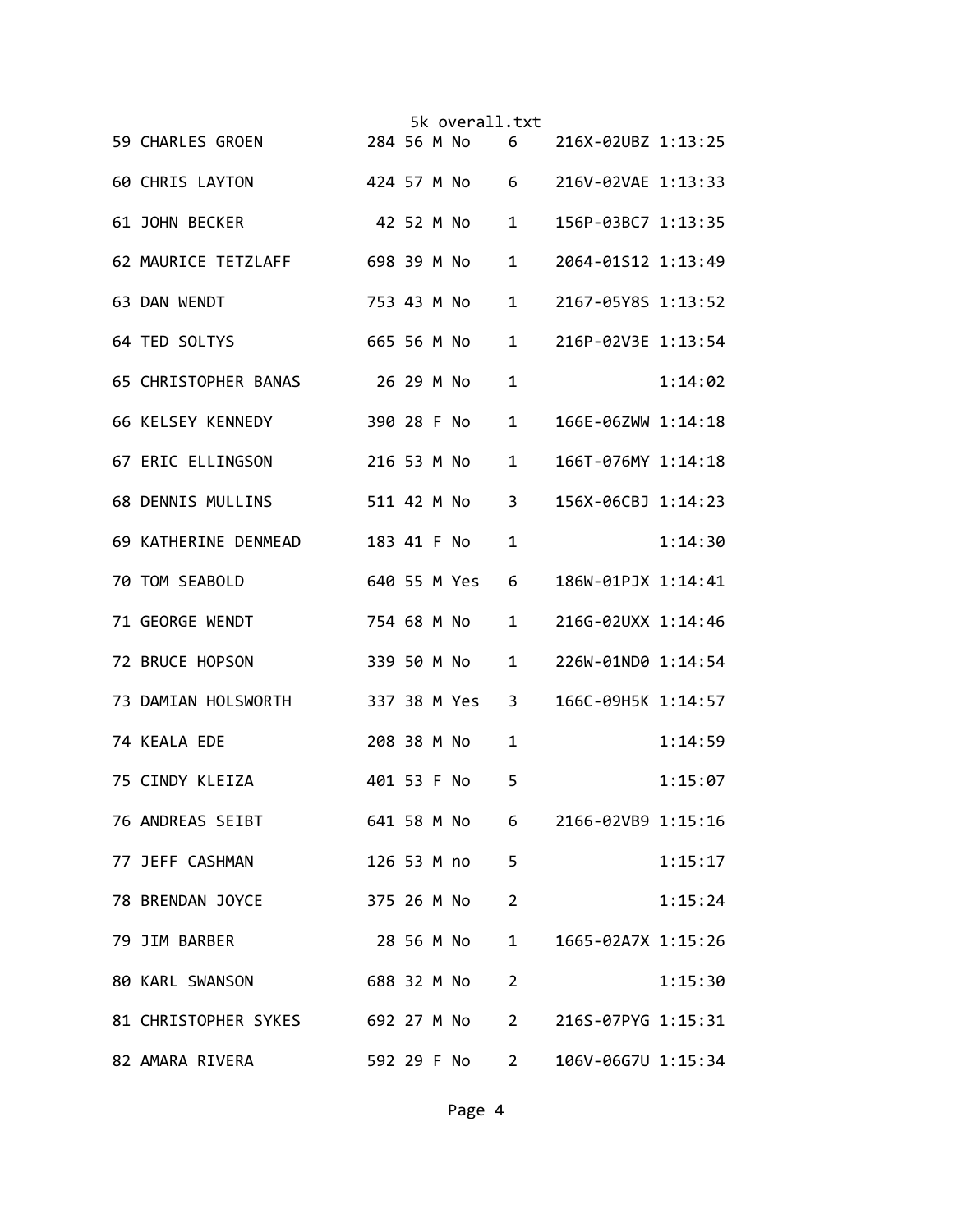|                                     |             |            | 5k overall.txt |                |                    |         |
|-------------------------------------|-------------|------------|----------------|----------------|--------------------|---------|
| 83 MOLLY WOODFORD                   | 775 26 F No |            |                | 2              | 206B-07VF9 1:15:38 |         |
| 84 ADAM VAN HUIS                    |             |            | 717 26 M No    | $\overline{2}$ |                    | 1:15:39 |
| 85 RYAN MAYNARD                     |             |            | 470 34 M No    | $2^{\circ}$    | 416X-0A98C 1:15:41 |         |
| 86 TIM THOMAS                       | 699 33 M No |            |                | $\overline{2}$ | 416A-0A8ZK 1:15:43 |         |
| 87 PAUL MORAN                       | 501 53 M No |            |                | 5              |                    | 1:15:55 |
| 88 ANDY HOLCK                       | 336 44 M No |            |                | 4              | 2168-09322 1:15:55 |         |
| 89 ANNA COMELLA                     | 148 30 F No |            |                | $\overline{2}$ | 216Z-06Y7V 1:15:57 |         |
| 90 LAURA ANSILIO                    |             | 13 29 F No |                | 2              |                    | 1:16:04 |
| 91 SAVANNAH MORTENSEN 507 30 F No   |             |            |                | $\mathbf{1}$   | 1967-06DE0 1:16:17 |         |
| 92 MICHAEL WALLACE                  | 736 48 M No |            |                | 4              | 4463-02BR9 1:16:21 |         |
| 93 JANET WALBERER                   | 734 39 F No |            |                | 3              |                    | 1:16:24 |
| 94 JESSICA KIERAS                   | 396 36 F No |            |                | $\overline{3}$ | 376D-07U59 1:16:27 |         |
| 95 MEGHAN WALSH                     | 738 31 F No |            |                | 2              | 206S-08AGF 1:16:35 |         |
| 96 PATRICK MC KEEVER<br>472 49 M No |             |            |                | 4              | 216T-02V8F 1:16:39 |         |
| 97 PATRICK DONOVAN                  |             |            | 197 49 M Yes   | 4              | 166E-05V11 1:16:40 |         |
| 98 ANDREW WALBERER                  | 733 44 M No |            |                | 4              | 216X-005XM 1:16:41 |         |
| 99 LEE FRANCIS                      | 237 55 M No |            |                | 6              | 216W-06850 1:16:42 |         |
| 100 ADAN JIMENEZ                    | 361 32 M No |            |                | $2^{\circ}$    | 216M-06NMW 1:16:50 |         |

Big Shoulders Open Water Swim, Chicago IL

09/10/2016

| Place Name |  | No. Ag S Wetsu Wave Usms No. |  | Time |  |
|------------|--|------------------------------|--|------|--|
|            |  | Page 5                       |  |      |  |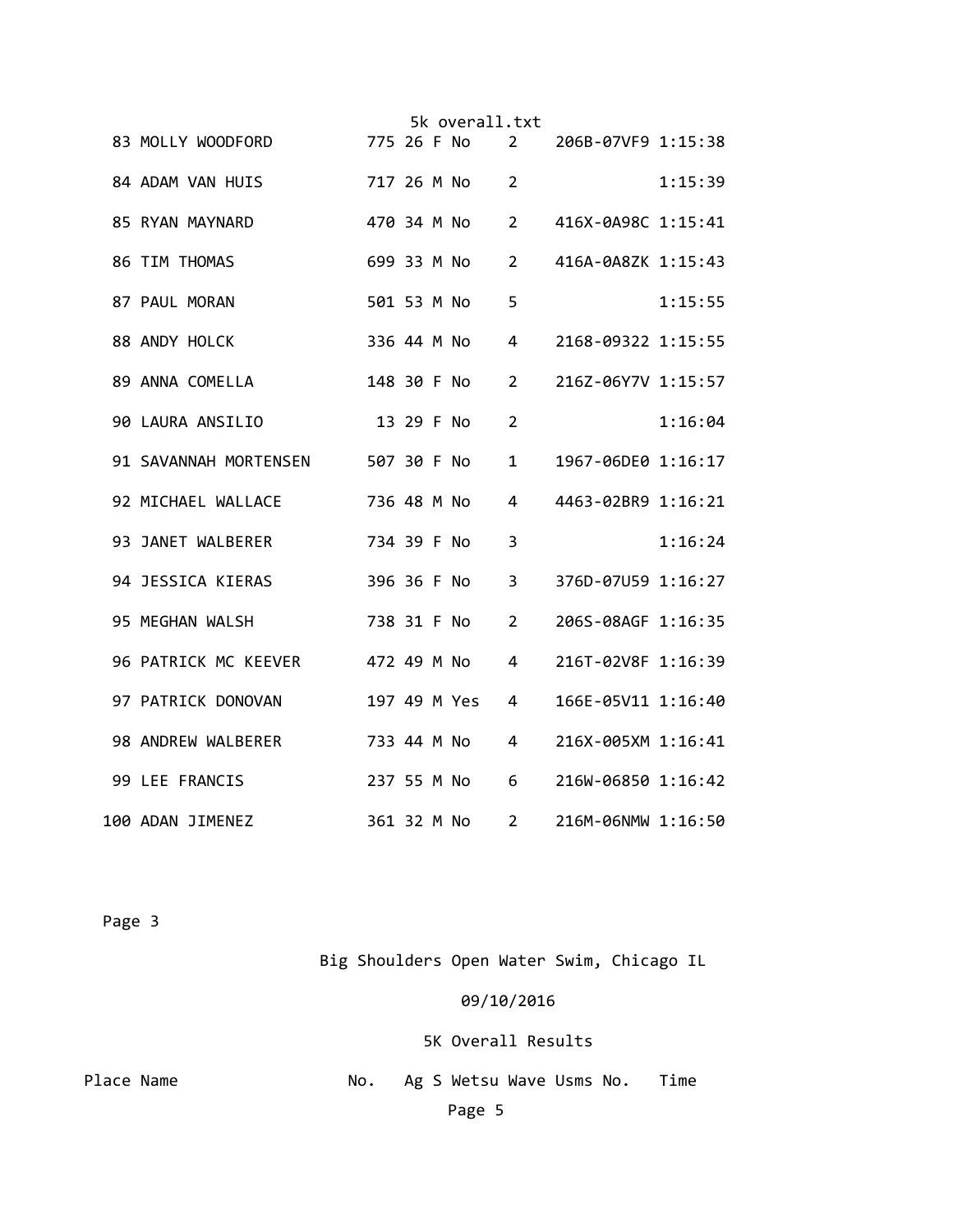| 101 MARY BRADBURY 82 44 F No 4 216N-02KMR 1:16:52       |               |  |             |             |                                   |         |
|---------------------------------------------------------|---------------|--|-------------|-------------|-----------------------------------|---------|
| 102 KATE GRECO                                          |               |  |             |             | 280 30 F No 2 216Y-09TS3 1:16:58  |         |
| 103 BARBARA ZAHORIK 786 52 F No 5                       |               |  |             |             | 2167-06581 1:17:02                |         |
| 104 GRANT SJOSTROM                                      | 654 36 M No 3 |  |             |             | 2165-09TJS 1:17:07                |         |
| 105 STEVE LENTZ                                         |               |  | 428 59 M No | 6           | 406Z-01MJH 1:17:15                |         |
| 106 JAMIE HASEMAN                                       |               |  | 307 31 F No | $2^{\circ}$ | 216N-05ER1 1:17:19                |         |
| 107 MICHAEL GUIRL                                       |               |  | 287 45 M No | $4 \quad$   | 436M-02PWZ 1:17:24                |         |
| 108 JULIE MAY                                           | 469 49 F No   |  |             | $4 \quad$   | 4163-06T3A 1:17:30                |         |
| 109 DAVE JACOBS                                         |               |  |             |             | 352 48 M No 4 216P-09BR7 1:17:35  |         |
| 110 MATT COWALL                                         |               |  |             |             | 156 45 M No 4 196S-095MA 1:17:37  |         |
| 111 STEPHEN GENTES                                      |               |  |             |             | 259 66 M No 6 446W-02CD7 1:17:38  |         |
| 112 PATRICK BOYLAN                                      |               |  | 81 32 M No  | 2           |                                   | 1:17:48 |
| 241 44 M Yes<br>113 SCOTT FRECH                         |               |  |             | 4           |                                   | 1:17:57 |
| 114 J-D SCHALL                                          |               |  | 625 45 M No |             | 4 416W-09HHC 1:17:58              |         |
| 115 CHAD SCOTT                                          | 638 42 M No   |  |             |             | 3 216B-06MYY 1:18:00              |         |
| 116 CHAD STEED                                          | 670 44 M No 1 |  |             |             | 196S-028T4 1:18:02                |         |
| 117 CHRISTOPHER LAPSEY 417 48 M No 4 216D-004GU 1:18:11 |               |  |             |             |                                   |         |
| 118 KEVIN GROTKE                                        |               |  |             |             | 285 44 M No 4 216J-06JX8 1:18:12  |         |
| 119 KERI GOLEMBESKI 268 23 F No 2 216F-0A7KR 1:18:15    |               |  |             |             |                                   |         |
| 120 ISABEL MADEIRA 448 30 F No 2 216J-077X4 1:18:16     |               |  |             |             |                                   |         |
| 121 LAUREN JENSEN 359 48 F No 4 206V-01RDR 1:18:17      |               |  |             |             |                                   |         |
| 122 JOHN TAYLOR                                         |               |  |             |             | 694 52 M Yes 5 216C-08E8G 1:18:17 |         |
| 123 SARAH BEDNARCIK 45 26 F No 2 1967-09JP7 1:18:20     |               |  |             |             |                                   |         |
|                                                         |               |  |             |             |                                   |         |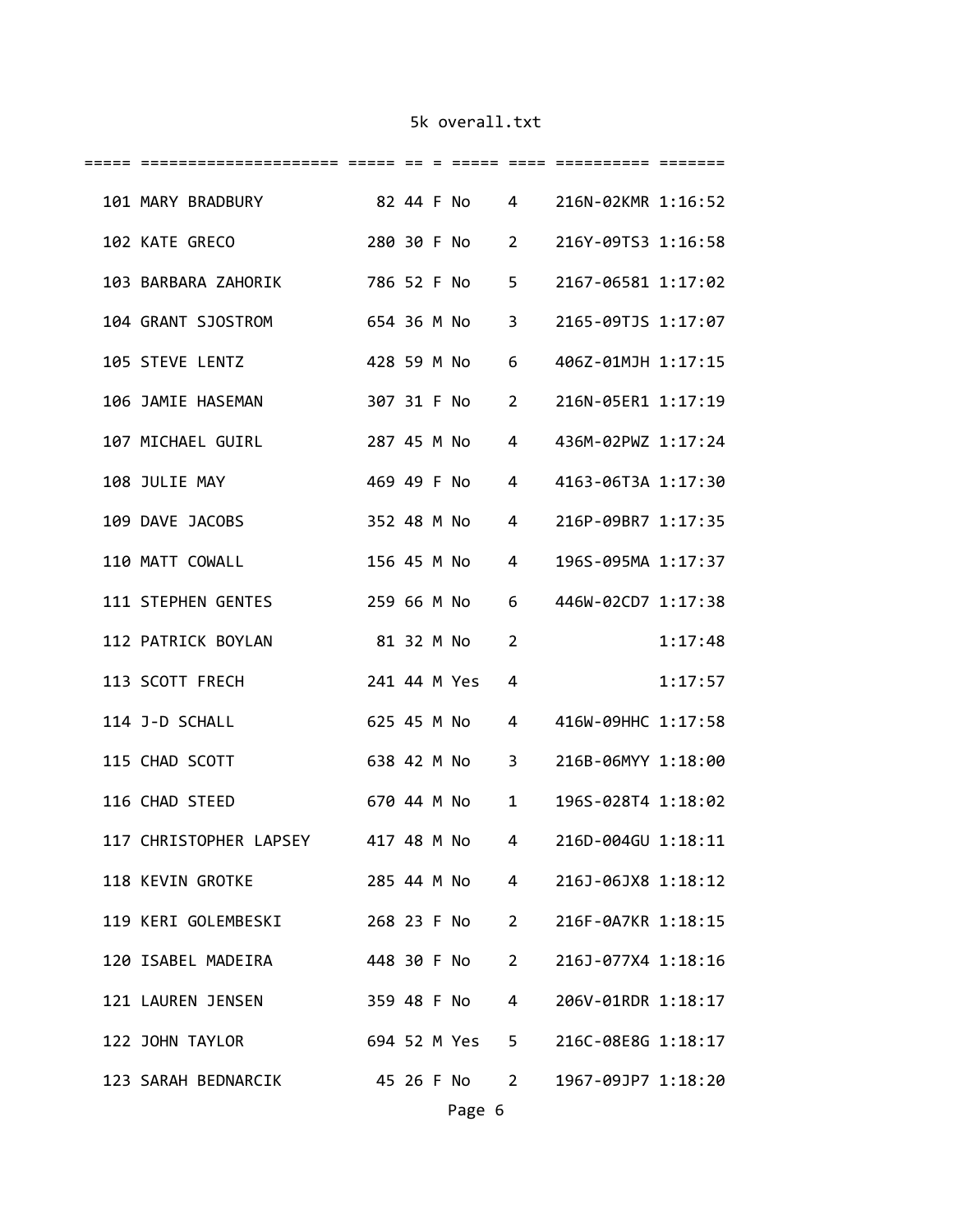| 124 BRIAN KEATING 386 44 M Yes 4 216D-06KKP 1:18:23   |             |  |                |                        |                                  |         |
|-------------------------------------------------------|-------------|--|----------------|------------------------|----------------------------------|---------|
| 125 PETE PULTZ 573 53 M No                            |             |  |                | $5^{\circ}$            | 196A-093CG 1:18:29               |         |
| 126 FRED ZAESKE                                       |             |  | 785 51 M No    | $5 -$                  | 216F-06EDP 1:18:44               |         |
| 127 ADAM MAGEE                                        | 452 29 M No |  |                | $2^{\circ}$            |                                  | 1:18:45 |
| 549 34 M No<br>128 ROBERT PAYNE                       |             |  |                | $2^{\sim}$             | 2167-09SW5 1:18:49               |         |
| 712 29 F No<br>129 LIZ URIBE                          |             |  |                | $2^{\circ}$            | 406A-06X86 1:18:49               |         |
| 645 19 M No<br>130 MATT SHEA                          |             |  |                | $1 \quad \blacksquare$ | 336F-09THY 1:18:56               |         |
| 131 ELIZABETH BOURKE 75 39 F No 3                     |             |  |                |                        | 196K-09TNW 1:18:56               |         |
| 132 KRISTIN COURTNEY 155 28 F Yes                     |             |  |                | $\overline{2}$         | 1263-07D6K 1:18:59               |         |
| 133 MATT WEHRMAN                                      |             |  | 746 37 M Yes   | 3                      |                                  | 1:19:02 |
| 134 ADAM PARKER 541 40 M No                           |             |  |                |                        | 3 2165-02V85 1:19:02             |         |
| 135 BARGE BARGWELL 29 46 M No                         |             |  |                | 4                      |                                  | 1:19:03 |
| 136 GEORGE FOGEL 235 45 M No                          |             |  |                | $4 \quad$              | 2169-02UCE 1:19:09               |         |
| 545 49 M Yes<br>137 ERIC PAUGA                        |             |  |                | $\overline{4}$         | 216U-04U0U 1:19:13               |         |
| 16 51 M No<br>138 STEVE ARNOLD                        |             |  |                | $1 \quad$              | 166A-02WG8 1:19:28               |         |
| 139 STEVE STROKER                                     |             |  | 681 57 M No 1  |                        | 326T-02UN5 1:19:28               |         |
| 140 BRIAN CONNELLY                                    |             |  | 150 56 M No    | 6                      |                                  | 1:19:29 |
| 141 KAIT CAPONE                                       |             |  | 114 24 F No 2  |                        |                                  | 1:19:36 |
| 142 JENNY BIRMELIN 57 39 F No 3 196D-0292V 1:19:39    |             |  |                |                        |                                  |         |
| 143 STACY GILBERT                                     |             |  | 263 30 F No 2  |                        | 2161-06UXC 1:19:42               |         |
| 144 STEVEN BRUS                                       |             |  | 100 27 M No    | $2^{\circ}$            | 1663-09TN1 1:19:52               |         |
| 145 LISA HOFF                                         |             |  | 333 54 F Yes 5 |                        | 136G-09R81 1:19:54               |         |
| 146 BRIAN RUARK                                       |             |  |                |                        | 612 40 M No 3 206C-01RX6 1:19:57 |         |
| 147 KRISTIN GUTGSELL 289 45 F No 4 1662-05NVP 1:20:14 |             |  |                |                        |                                  |         |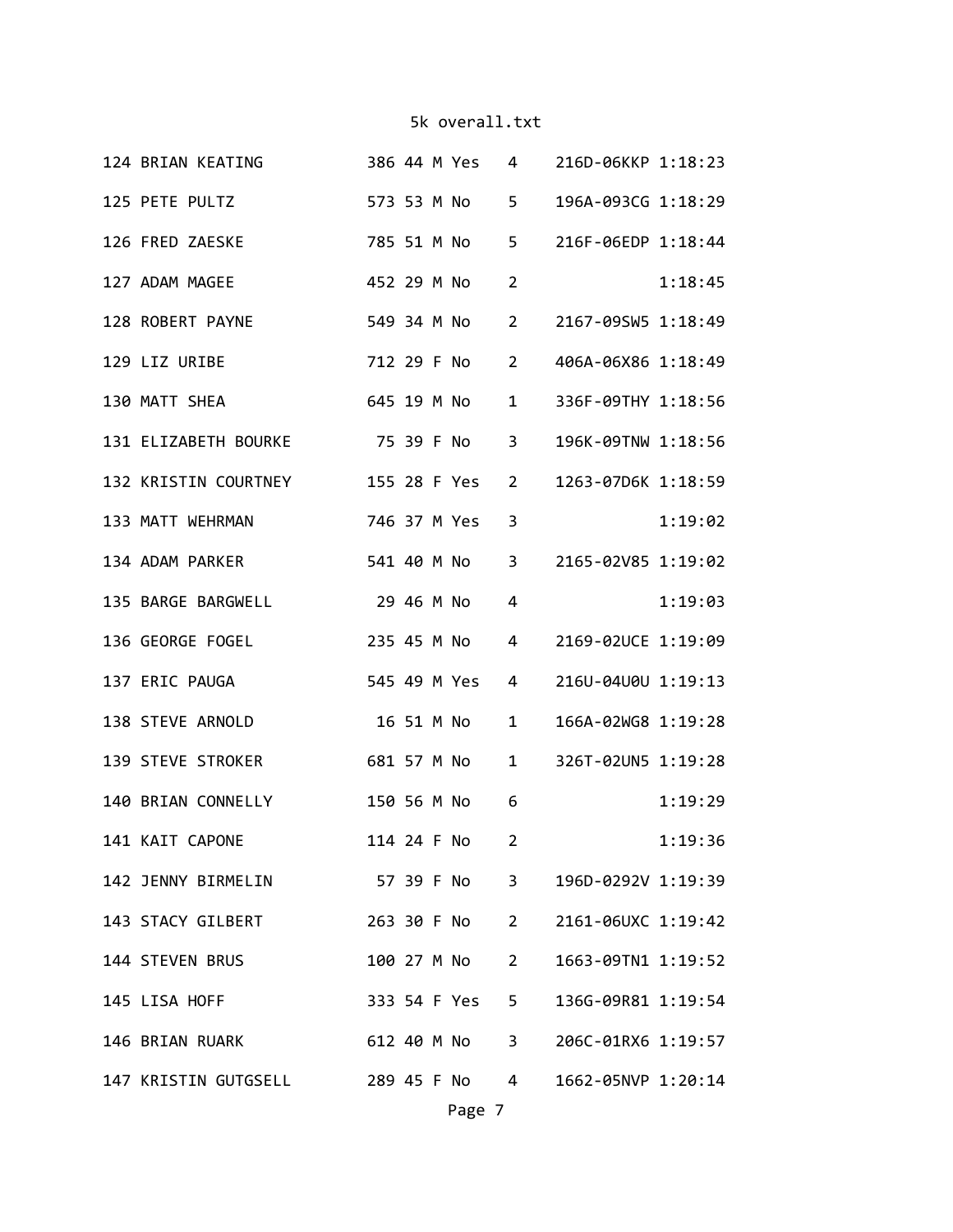| 148 LISA MISCHE-LAWSON | 497 45 F No | $\overline{4}$ | 2865-01NTR 1:20:14 |
|------------------------|-------------|----------------|--------------------|
| 149 ANDREW HARTMAN     | 304 44 M No | 4              | 216T-02X6B 1:20:18 |
| 150 NOAH DOWELL        | 199 38 M No |                | 1:20:23            |

Page 4

Big Shoulders Open Water Swim, Chicago IL

### 09/10/2016

| Place Name |                                     | No.          |  |                            |                | Ag S Wetsu Wave Usms No. Time |         |
|------------|-------------------------------------|--------------|--|----------------------------|----------------|-------------------------------|---------|
|            |                                     |              |  |                            |                |                               |         |
|            | 151 JIM KESSLERING<br>395 60 M No 6 |              |  |                            |                | 216V-09WS3 1:20:31            |         |
|            | 152 PAUL TZUR                       | 710 37 M No  |  | $\overline{\phantom{a}}$ 3 |                | 216J-067KS 1:20:37            |         |
|            | 153 BRADLEY VEAR                    |              |  | 724 61 M No                | 6              | 026Z-03441 1:20:42            |         |
|            | 154 LESLIE CIACCIO                  | 136 49 F No  |  |                            | $\overline{a}$ | 216N-0A2JC 1:20:44            |         |
|            | 155 JEFFREY BLUMENTHAL              | 66 62 M No   |  |                            | 6              | 2161-02URG 1:20:53            |         |
|            | 156 CHARLES BICKERS                 |              |  | 54 49 M Yes                | 4              | 216E-09PY0 1:21:06            |         |
|            | 157 MEGHAN HAWLEY                   | 309 52 F Yes |  |                            | 5              |                               | 1:21:10 |
|            | 158 CANDACE CHAM                    |              |  | 130 43 F No                | 3              | 216D-02UKU 1:21:11            |         |
|            | 159 JESSICA SMITH                   | 661 41 F No  |  |                            | 3              | 216G-07U6C 1:21:14            |         |
|            | <b>160 JAY CROTHERS</b>             | 162 31 F Yes |  |                            | $\overline{2}$ |                               | 1:21:30 |
|            | 161 MELODEE NUGENT                  | 524 49 F No  |  |                            | $\overline{4}$ | 2060-01RDA 1:21:30            |         |
|            | 162 TYLER DENMEAD                   | 184 40 M Yes |  |                            | 3              |                               | 1:21:33 |
|            | 163 STEPHEN BIRD                    |              |  | 56 43 M No                 | 3              | 4060-09T70 1:21:35            |         |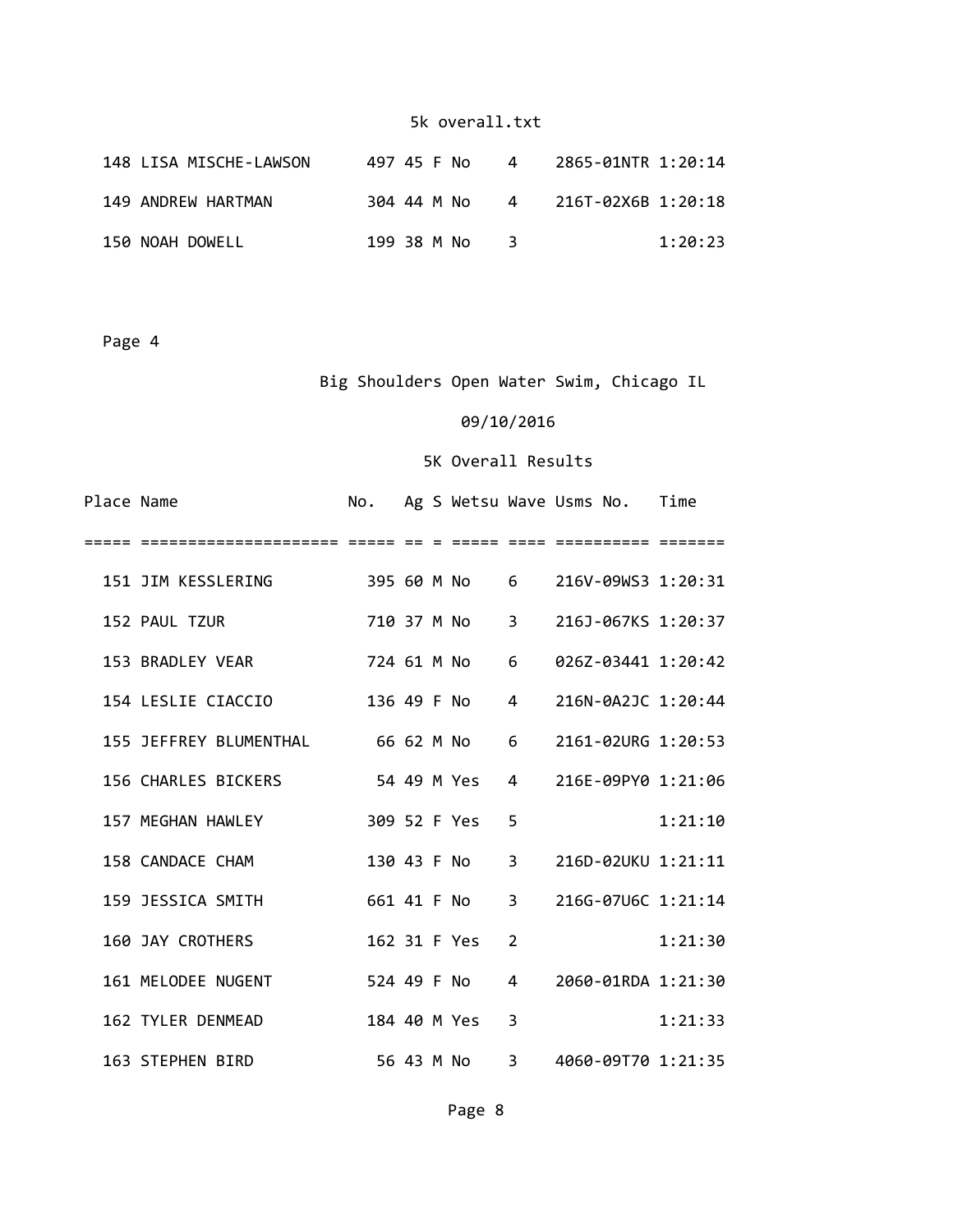|                                                       | 5k overall.txt |                                      |         |
|-------------------------------------------------------|----------------|--------------------------------------|---------|
| 164 JACKSON NICHOLSON 521 28 M No                     |                | 1                                    | 1:21:37 |
| 165 BRICE STRICKLAND 679 35 M No 2 216S-07HEP 1:21:47 |                |                                      |         |
| 166 MITCHELL BEMRICH 47 40 M Yes                      |                | 3<br>2168-09KT9 1:22:01              |         |
| 167 ERIN WELLER                                       | 751 52 F No    | 5                                    | 1:22:02 |
| 168 JAMES HESS                                        | 321 52 M Yes   | 5                                    | 1:22:07 |
| 169 TIM RUPPE                                         | 615 26 M Yes   | 2                                    | 1:22:08 |
| 170 KURT LUNDGREN                                     | 446 47 M No    | 4<br>216N-02UP1 1:22:12              |         |
| 171 KEN PUTMAN                                        | 575 26 M No    | 2                                    | 1:22:12 |
| 172 SEAN CABBAGE                                      | 107 45 M No    | 4<br>196M-05SVG 1:22:15              |         |
| 173 LISA BROWN                                        | 94 53 F No     | 5<br>166X-04R2J 1:22:21              |         |
| 174 ERIK BOELENS                                      | 69 46 M No     | 4                                    | 1:22:21 |
| 175 DAN PERKEY                                        | 553 29 M No    | 216H-09NP2 1:22:21<br>2              |         |
| 176 DAVID DREITH                                      | 200 46 M No    | 176B-05UXJ 1:22:26<br>4              |         |
| 177 STEPHEN COFFEY                                    | 142 51 M No    | 5                                    | 1:22:38 |
| 178 MARY SCHWARTZ                                     | 637 46 F No    | 216W-05YFM 1:22:40<br>4              |         |
| 179 TOM HINTZ                                         | 324 50 M No 5  | 166H-02WSX 1:22:41                   |         |
| 180 ANDREA RUDSER-RUSIN 613 44 F Yes                  |                | 4<br>216A-02V8V 1:22:45              |         |
| 181 PAUL NICHOLS                                      | 520 51 M No    | 1961-0A938 1:22:48<br>5 <sub>1</sub> |         |
| 182 THOMAS SLAD 658 44 M No                           |                | 2160-08E83 1:22:53<br>$4 \quad$      |         |
| 183 MARK KOZLOWSKI 412 41 M No                        |                | $3^{\circ}$<br>216N-07J3C 1:22:56    |         |
| 184 JORG MASER                                        | 463 53 M No    | $5 -$<br>216J-0A3MG 1:23:12          |         |
| 185 DOUGLAS MC CONNELL 471 58 M No                    |                | 6<br>216C-02VN9 1:23:15              |         |
| 186 BOB GENIS                                         | 258 49 M No    | 2167-05F10 1:23:15<br>4              |         |
| 187 ALEX BOUTOV                                       | 76 60 M No     | 216H-04U25 1:23:24<br>6              |         |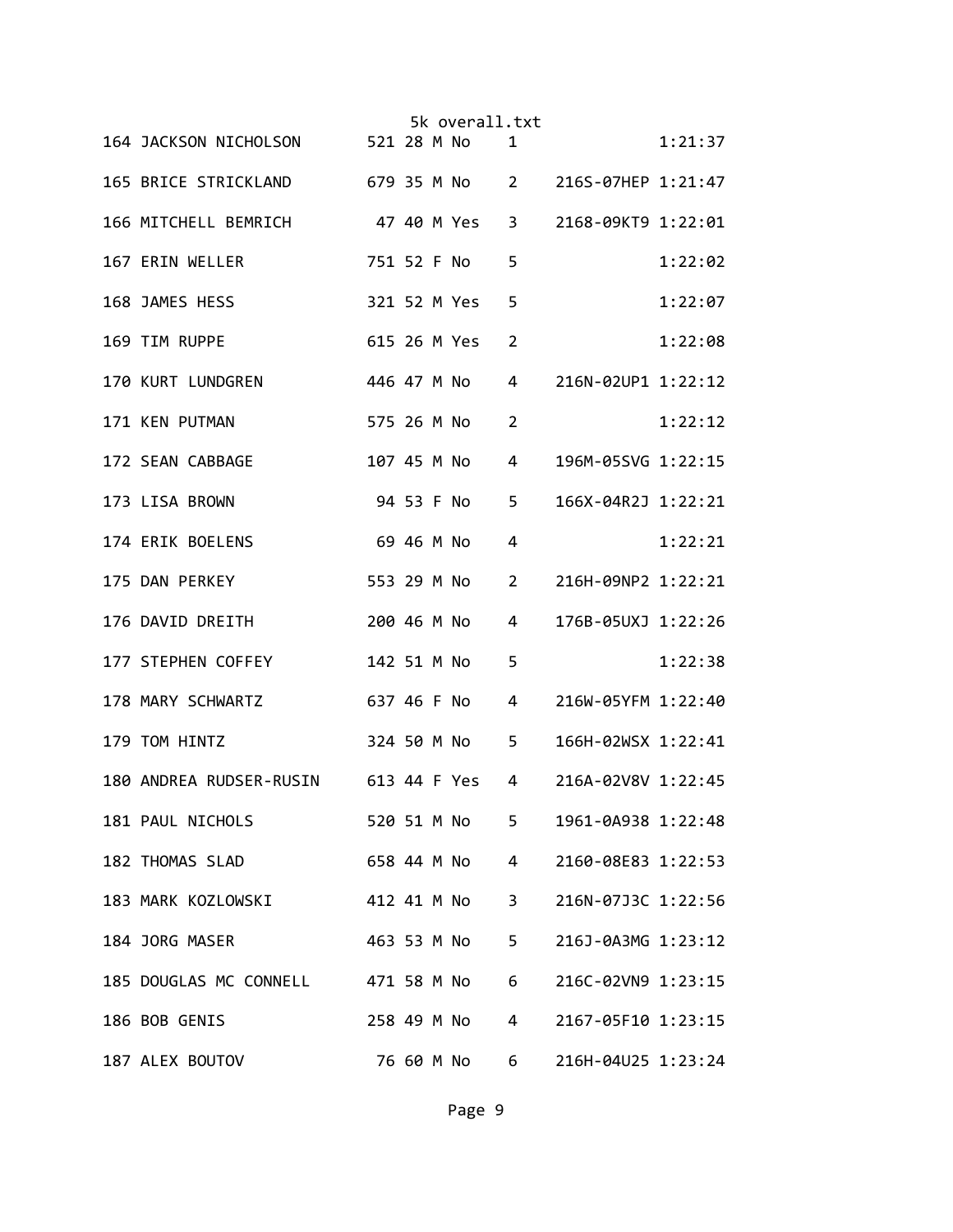|  |                                            |             |  | 5k overall.txt |                |                                        |         |
|--|--------------------------------------------|-------------|--|----------------|----------------|----------------------------------------|---------|
|  | 188 KAREN CRAVOTTA                         |             |  | 159 36 F No    | 3              |                                        | 1:23:27 |
|  | 189 MATTHEW TRAUNER                        |             |  | 707 31 M No    |                | $1 \qquad 216N - 075B0 \qquad 1:23:32$ |         |
|  | 190 BRIAN DIAZ                             |             |  |                | 3              |                                        | 1:23:33 |
|  | 191 LIDA KUEHN                             |             |  | 414 52 F No    |                | 5 216E-02UB1 1:23:35                   |         |
|  | 192 JAMES DAMRON                           |             |  | 168 47 M No    | $\overline{4}$ | 0663-02ZSV 1:23:35                     |         |
|  | 193 BRIAN LENTZ                            | 427 24 M No |  |                | $\overline{2}$ |                                        | 1:23:39 |
|  | 194 ANNE GOLEMBESKI                        | 267 26 F No |  |                | 2              |                                        | 1:23:44 |
|  | 195 CAROLYN PETTERSSON         556 39 F No |             |  |                | $\overline{3}$ | 206Z-001CN 1:23:44                     |         |
|  | 196 CHRIS JOYCE                            |             |  | 376 57 M Yes   | 6              |                                        | 1:23:46 |
|  | 197 RICHARD KASEMSARN                      |             |  | 381 46 M Yes   | 4              | 2169-09YZ4 1:23:46                     |         |
|  | 198 ROSEMARY MERKEL                        |             |  | 490 32 F No    | $2^{\circ}$    | 086Y-080D2 1:23:47                     |         |
|  | 199 PAUL & KAREN HANSON 300 19 F No        |             |  |                | 2              |                                        | 1:23:51 |
|  | 200 JUSTIN SCHEITLIN                       |             |  | 627 38 M Yes   | $\overline{3}$ | 166J-09CRK 1:23:57                     |         |

# Big Shoulders Open Water Swim, Chicago IL

# 09/10/2016

| Place Name |                       |  |               | No. Ag S Wetsu Wave Usms No. Time |  |
|------------|-----------------------|--|---------------|-----------------------------------|--|
|            |                       |  |               |                                   |  |
|            | 201 TAYLOR BURMEISTER |  |               | 103 24 M No 2 216F-09C9R 1:24:03  |  |
|            | 202 DANA KIRK         |  | 399 39 M No 3 | 196A-029RW 1:24:04                |  |
|            | 203 BILLY BLAIR       |  | 60 53 M Yes 5 | 196G-06RRF 1:24:07                |  |
|            | 204 MALLORY LAY       |  | 423 29 F No 2 | 166U-09UUG 1:24:07                |  |
|            |                       |  | Page 10       |                                   |  |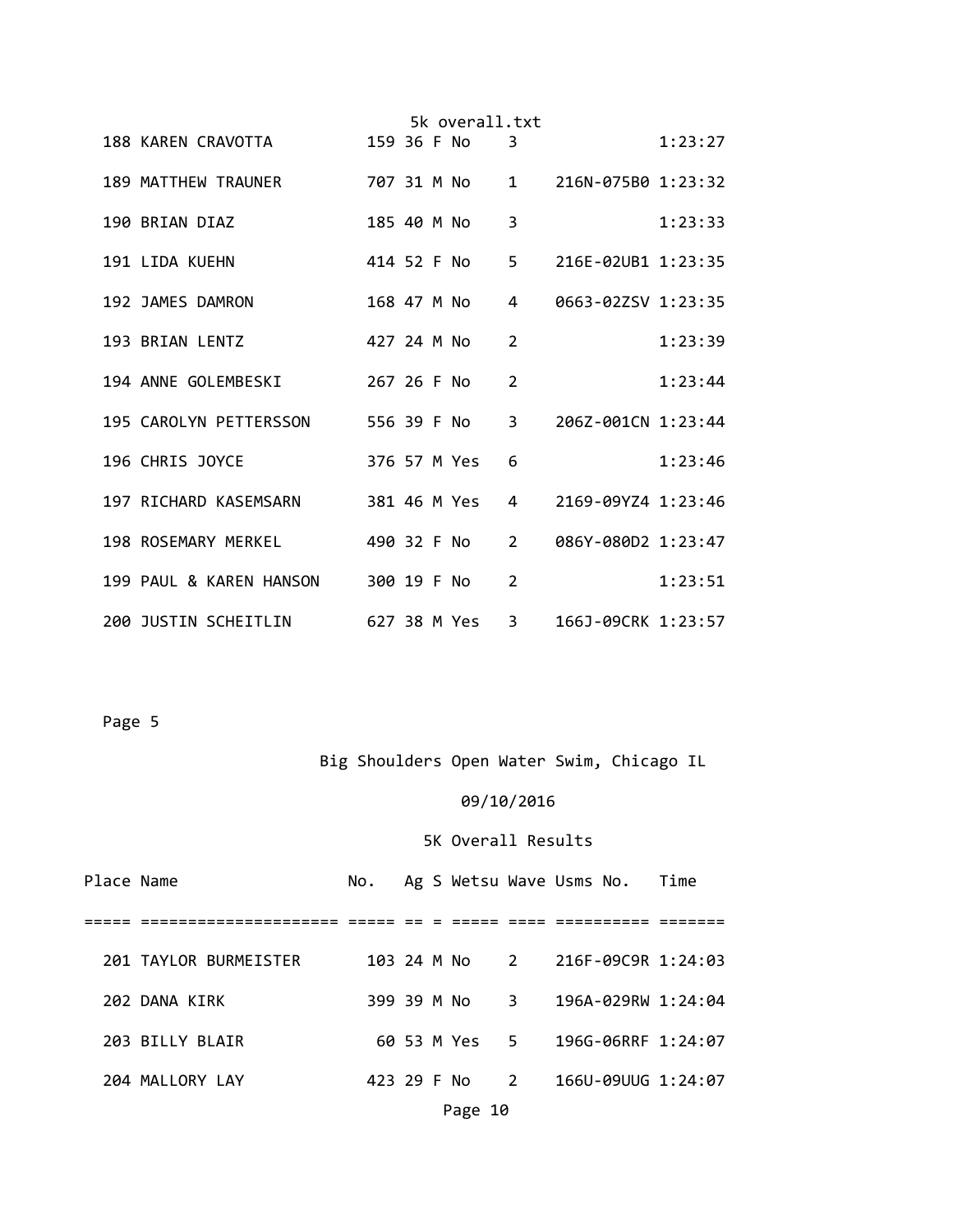| 205 RACHEL WENDER 752 31 F No                            |  |                | $\overline{2}$          |                                   | 1:24:10 |
|----------------------------------------------------------|--|----------------|-------------------------|-----------------------------------|---------|
| 206 CRAIG STEVENS 674 63 M No                            |  |                | 6                       | 086V-021YF 1:24:13                |         |
| 207 MICHAEL ROBIE                                        |  | 596 56 M No    | 6                       | 216H-02UDW 1:24:18                |         |
| 208 GEORGE HENNING 317 53 M No                           |  |                | 5                       | 196V-01JGY 1:24:24                |         |
| 209 PAUL HULSEMAN 346 56 M No 6                          |  |                |                         | 216N-02X4Z 1:24:25                |         |
| 210 KAREN LUNDGREN 445 51 F No 5                         |  |                |                         | 216F-09E7N 1:24:34                |         |
| 211 EDMUND BAUMGARTNER 38 50 M No 5                      |  |                |                         | 216F-092VJ 1:24:34                |         |
| 212 ASHLEY BRANIECKI 84 30 F No                          |  |                | $\overline{2}$          | 186V-06118 1:24:36                |         |
| 213 JAMES JENSEN                                         |  | 358 55 M No 6  |                         | 116J-04UUH 1:24:37                |         |
| 214 JEN MADGIAK                                          |  | 449 30 F yes 2 |                         | 166D-06KWP 1:24:39                |         |
| 215 KATHRYN DITMARS                                      |  | 191 50 F No    | 5                       | 2164-02WGB 1:24:47                |         |
| 216 KATY SAHM                                            |  | 621 39 F No    | $\overline{\mathbf{3}}$ | 166G-02BND 1:24:47                |         |
| 217 DAVID CRAVOTTA                                       |  | 160 37 M Yes 3 |                         |                                   | 1:24:56 |
| 218 EILEEN DAVIS                                         |  | 172 63 F Yes 6 |                         | 1668-02AJW 1:25:00                |         |
| 219 KYLE STERUP                                          |  | 673 36 M No    | $\overline{\mathbf{3}}$ |                                   | 1:25:00 |
| 220 DAVE WENKE                                           |  | 755 36 M Yes 3 |                         | 2164-07V9B 1:25:07                |         |
| 221 ALEX FRASER                                          |  |                |                         | 239 27 M No 2 216V-0958A 1:25:08  |         |
| 222 MARY GOFEN                                           |  |                |                         | 266 51 F Yes 5 216B-0AAW8 1:25:12 |         |
| 223 CHRISTY KESSLERING 394 48 F Yes 4 216U-0AACW 1:25:15 |  |                |                         |                                   |         |
| 224 JAMIE BREEN                                          |  |                |                         | 87 55 M No 6 456D-04EE5 1:25:18   |         |
| 225 BYRON DEBORD                                         |  |                |                         | 179 43 M No 3 2168-067E6 1:25:19  |         |
| 226 MICHAEL DOLAN                                        |  | 193 55 M No 6  |                         |                                   | 1:25:30 |
| 227 JEFFREY ROGERS 608 37 M No 3 2065-08928 1:25:31      |  |                |                         |                                   |         |
| 228 DAVE STUMPF 683 44 M Yes 4                           |  |                |                         |                                   | 1:25:39 |
|                                                          |  | Page 11        |                         |                                   |         |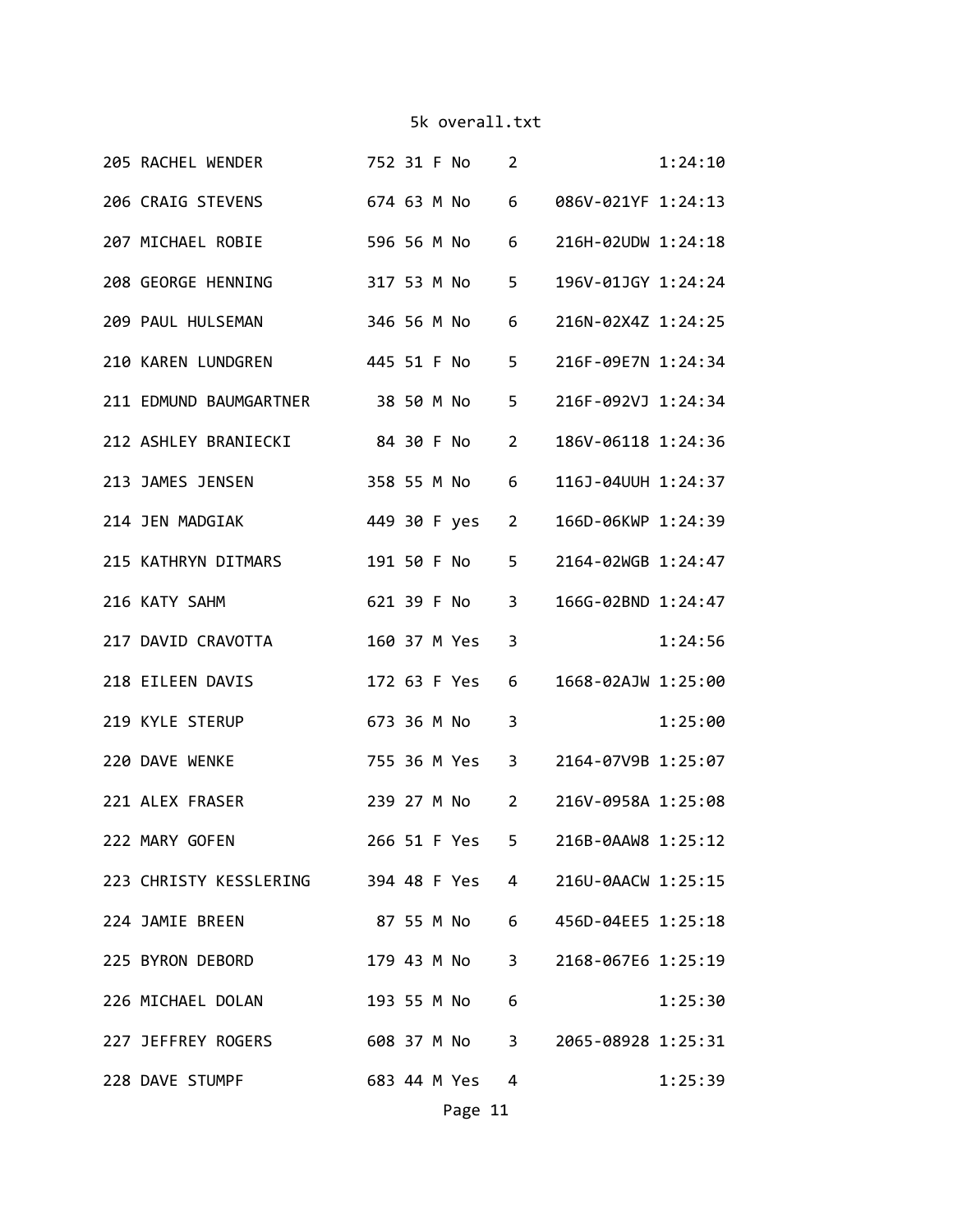|  | 229 MARC MASSARO 464 33 M No 2 216A-05GHH 1:25:40     |             |  |             |                |                                  |         |
|--|-------------------------------------------------------|-------------|--|-------------|----------------|----------------------------------|---------|
|  | 230 KIM LYNCH                                         |             |  | 447 54 F No | 5              |                                  | 1:25:41 |
|  | 231 JENNI HOFF                                        |             |  | 332 40 F No | $3^{\circ}$    | 4162-085PK 1:25:46               |         |
|  | 232 JULIE PERCIFIELD 552 31 F Yes                     |             |  |             | $\overline{2}$ | 216D-097H0 1:25:48               |         |
|  | 233 KERRY THOMSON                                     |             |  | 700 42 F No | 3              | 166H-07BTM 1:25:50               |         |
|  | 234 JOHN PRATT                                        |             |  | 571 53 M No | $5 -$          | 216M-02V62 1:25:55               |         |
|  | 439 44 F No<br>235 HEIDI LOECKE                       |             |  |             | 4              | 286X-05F8P 1:26:06               |         |
|  | 236 TRISTAN WILBRANDT 763 57 M No                     |             |  |             | 6              | 166V-07MFR 1:26:06               |         |
|  | 237 MELISSA ANDREWS                                   |             |  | 12 34 F No  | 2              | 2162-04TGZ 1:26:10               |         |
|  | 238 GEORGE LATHROP                                    | 421 42 M No |  |             | 3              | 1668-005BS 1:26:15               |         |
|  | 239 RACHEL RIVERA                                     | 593 38 F No |  |             | 3              | 1660-RAE78 1:26:17               |         |
|  | 240 LAURA RAWLINS                                     | 579 38 F No |  |             | 3              | 2161-02UV4 1:26:19               |         |
|  | 241 DANNY MCGRATH                                     | 479 40 M No |  |             | 3              |                                  | 1:26:21 |
|  | 242 MARIELA MIERS                                     | 492 55 F No |  |             | 6              | 246J-01U28 1:26:22               |         |
|  | 243 MARCO TONELLI<br>703 47 M No                      |             |  |             | $\overline{4}$ | 206F-09TJK 1:26:27               |         |
|  | 244 TOM MORAN                                         |             |  | 502 32 M No | $\overline{2}$ |                                  | 1:26:32 |
|  | 245 KERRY FITZPATRICK 233 46 F No                     |             |  |             | $4 \quad$      | 216C-09DGA 1:26:37               |         |
|  | 246 JENNIFER JOHNSON 369 41 F No 3 2163-05YEU 1:26:38 |             |  |             |                |                                  |         |
|  | 247 MICHAL HENTH                                      |             |  |             |                | 318 35 F No 2 1568-0A48R 1:26:39 |         |
|  | 248 JEFFREY BERRIDGE 52 46 M No 4                     |             |  |             |                | 2261-02AFM 1:26:52               |         |
|  | 249 JOSHUA HITTMAN 326 40 M Yes                       |             |  |             | 3              |                                  | 1:26:53 |
|  | 250 MARK MORRISON 505 50 M No 5                       |             |  |             |                | 216H-02VCW 1:26:57               |         |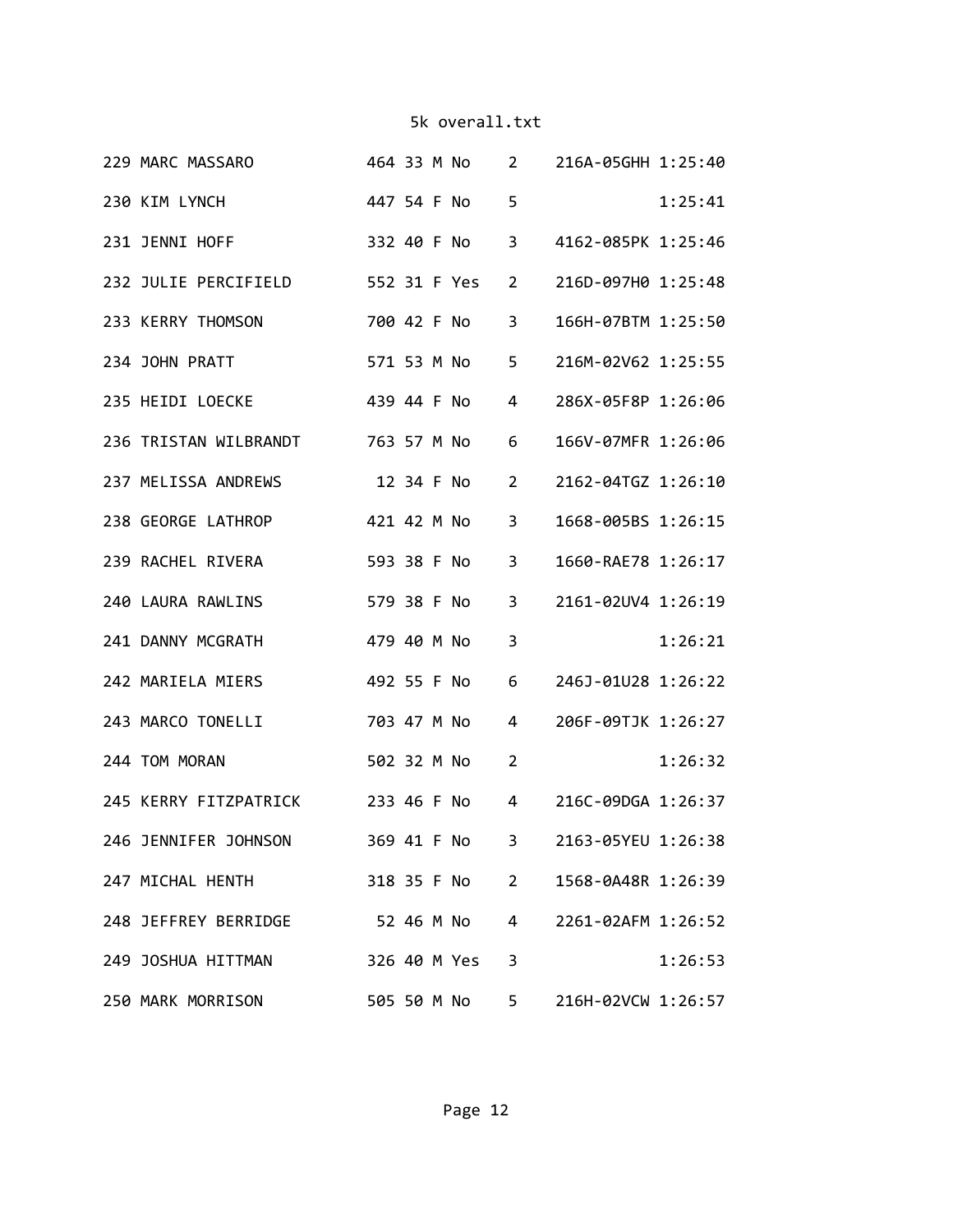Page 6

# Big Shoulders Open Water Swim, Chicago IL

### 09/10/2016

| Place Name |                                                        |  |                |                | No. Ag S Wetsu Wave Usms No. Time |         |
|------------|--------------------------------------------------------|--|----------------|----------------|-----------------------------------|---------|
| =====      |                                                        |  |                |                |                                   |         |
|            | 251 VALERIE WILLIAMS 767 37 F Yes 3 216D-02VUF 1:26:57 |  |                |                |                                   |         |
|            | 252 DANIEL BUGNER                                      |  |                |                | 102 41 M No 3 216M-001GK 1:26:59  |         |
|            | 253 SCOTT TILFORD                                      |  | 701 41 M Yes 3 |                | 166V-0A9A0 1:27:13                |         |
|            | 254 CHRISTOPHER HEPPNER 319 48 M No                    |  |                | $\overline{4}$ | 216B-06YG5 1:27:25                |         |
|            | 255 BRUCE REA                                          |  | 580 52 M No    | 5              |                                   | 1:27:27 |
|            | 256 ISABEL POLSKY                                      |  | 564 45 F No 4  |                | 2168-07D58 1:27:29                |         |
|            | 257 JENNA SAWICKI                                      |  | 623 29 F No 2  |                | 2167-07JPM 1:27:31                |         |
|            | 258 TOM CARPENTER                                      |  | 120 63 M No 6  |                | 216Z-02UVX 1:27:35                |         |
|            | 259 GRANT SUTTON 687 41 M No 3                         |  |                |                | 2162-091GB 1:27:36                |         |
|            | 260 JACK VAN COEVERING 716 57 M No 6                   |  |                |                | 196Y-0960G 1:27:42                |         |
|            | 261 JACK FEENEY                                        |  | 223 38 M Yes   | $\overline{3}$ |                                   | 1:27:42 |
|            | 262 BJ YOUNGERMAN                                      |  | 783 28 M No    | $\overline{2}$ |                                   | 1:27:52 |
|            | 263 THOMAS CLUNE                                       |  | 141 57 M No    | 6              | 2160-02X4W 1:27:56                |         |
|            | 264 MIKE HENDERSON                                     |  | 316 55 M No 6  |                | 216T-063J4 1:27:56                |         |
|            | 265 RANDY MCCLARY                                      |  | 473 52 M No    | 5              | $0 \t 1:28:02$                    |         |
|            | 266 DAVID MCKEON                                       |  | 481 52 M No 5  |                | 216G-02X54 1:28:08                |         |
|            | 267 THOMAS CASAVANT                                    |  | 125 56 M No 6  |                | 406P-0708W 1:28:09                |         |
|            | 268 LORI WHEELES                                       |  |                |                | 758 58 F No 6 216E-02UV1 1:28:14  |         |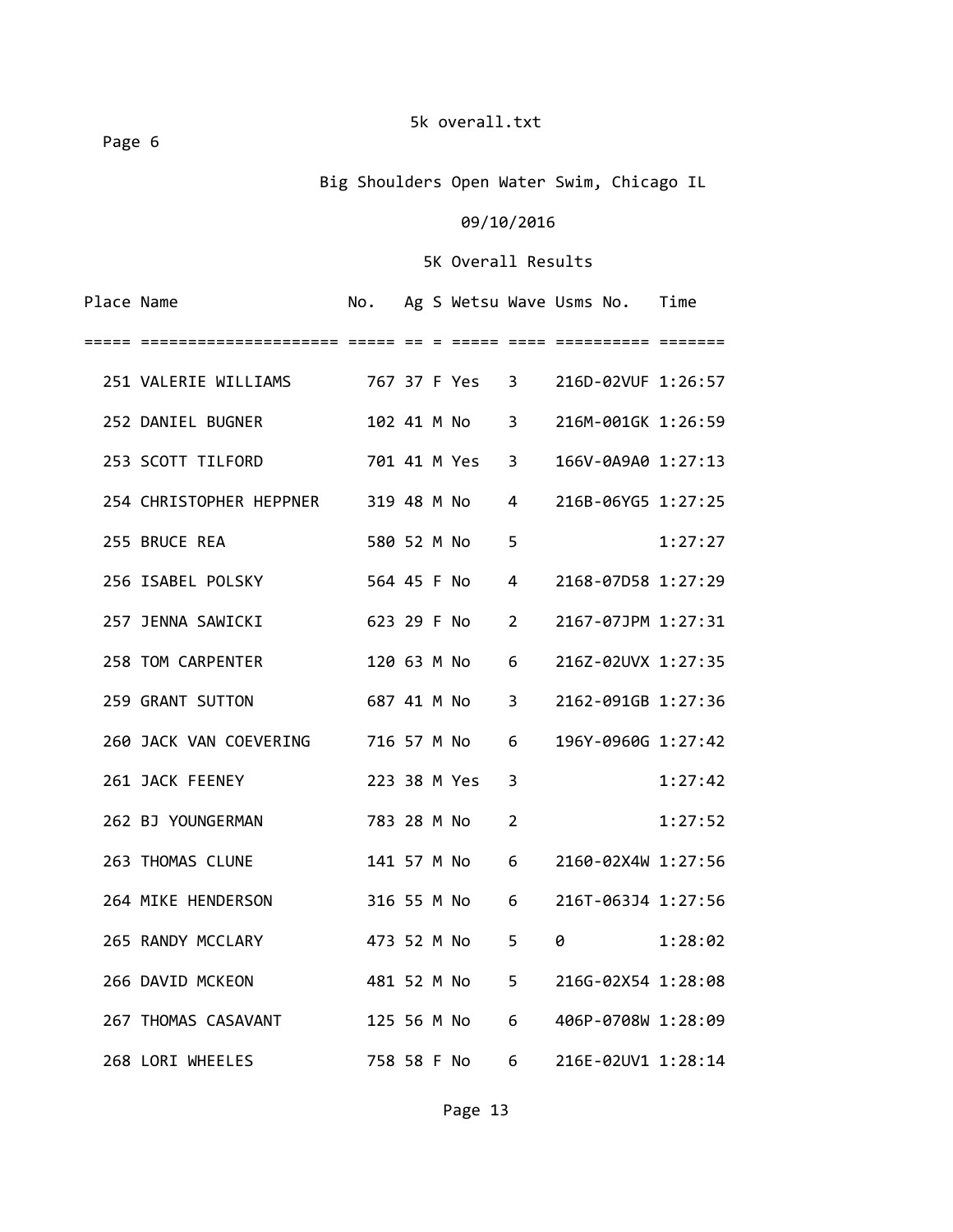|  |                                     |             |  | 5k overall.txt |             |                    |         |
|--|-------------------------------------|-------------|--|----------------|-------------|--------------------|---------|
|  | 269 JEFF VICKERS                    |             |  | 725 53 M No 5  |             | 166D-076BK 1:28:16 |         |
|  | 270 BOB DICKSON                     |             |  | 186 61 M No 6  |             | 1666-02A8F 1:28:17 |         |
|  | 271 TRACY KNIGHT                    |             |  | 402 44 F No 4  |             | 166Y-02AKX 1:28:34 |         |
|  | 272 MELISSA ELLIOTT                 |             |  | 218 61 F Yes   | 6           | 226U-087GV 1:28:45 |         |
|  | 273 MICHAEL JOHNSON                 | 370 53 M No |  |                | 5           | 2161-0729F 1:28:45 |         |
|  | 274 SARAH COLEGROVE                 |             |  |                | 4           | 196V-084PU 1:28:49 |         |
|  | 275 NICHOLAS FIELDHOUSE 228 31 M No |             |  |                | 2           |                    | 1:28:57 |
|  | 276 DAVID ELLSWORTH 219 37 M Yes    |             |  |                | 3           | 216W-0A854 1:29:01 |         |
|  | 277 THOMAS MEEKER                   |             |  | 488 22 M No    | 2           |                    | 1:29:02 |
|  | 278 ERIC SCHEINER                   |             |  | 626 46 M Yes   | 4           |                    | 1:29:18 |
|  | 279 STEPHEN CRUISE                  |             |  | 163 53 M Yes   | 5           |                    | 1:29:23 |
|  | 280 ELIZABETH KOOY                  | 410 45 F No |  |                | 4           | 2169-02VBX 1:29:24 |         |
|  | 281 BRYAN KOCH                      | 404 41 M No |  |                | 3           | 156R-06N9C 1:29:25 |         |
|  | 282 KATIE PETRUSIC                  | 555 30 F No |  |                | 2           |                    | 1:29:36 |
|  | 283 CHARLES MCCOY                   | 475 46 M No |  |                | 4           |                    | 1:29:41 |
|  | 284 MATTHEW NORA<br>522 56 M No 6   |             |  |                |             | 2160-0876T 1:29:42 |         |
|  | 285 JOHN SCHOSER                    |             |  | 632 51 M Yes   | 5           | 216V-063XC 1:29:52 |         |
|  | 286 NATALIE OSKVAREK 533 29 F No    |             |  |                | $2^{\circ}$ | 216D-0734R 1:29:53 |         |
|  | 287 GEORGE MILLER 494 42 M No       |             |  |                | $3^{\circ}$ | 216Z-06FUU 1:29:55 |         |
|  | 288 JOHN CONROYD                    |             |  | 151 54 M Yes   | $5 -$       | 216X-02UHM 1:29:56 |         |
|  | 289 NICHOLAS SOLOMON                |             |  | 664 59 M Yes   | 6           | 2163-09PB4 1:29:58 |         |
|  | 290 MATT ELENTENY                   |             |  | 215 45 M Yes   | 4           |                    | 1:30:00 |
|  | 291 KITTY LLERANDI                  |             |  | 437 54 F No    | 5           |                    | 1:30:04 |
|  | 292 LIZ WONG                        |             |  | 774 29 F No    | $2^{\circ}$ | 026R-05YS6 1:30:04 |         |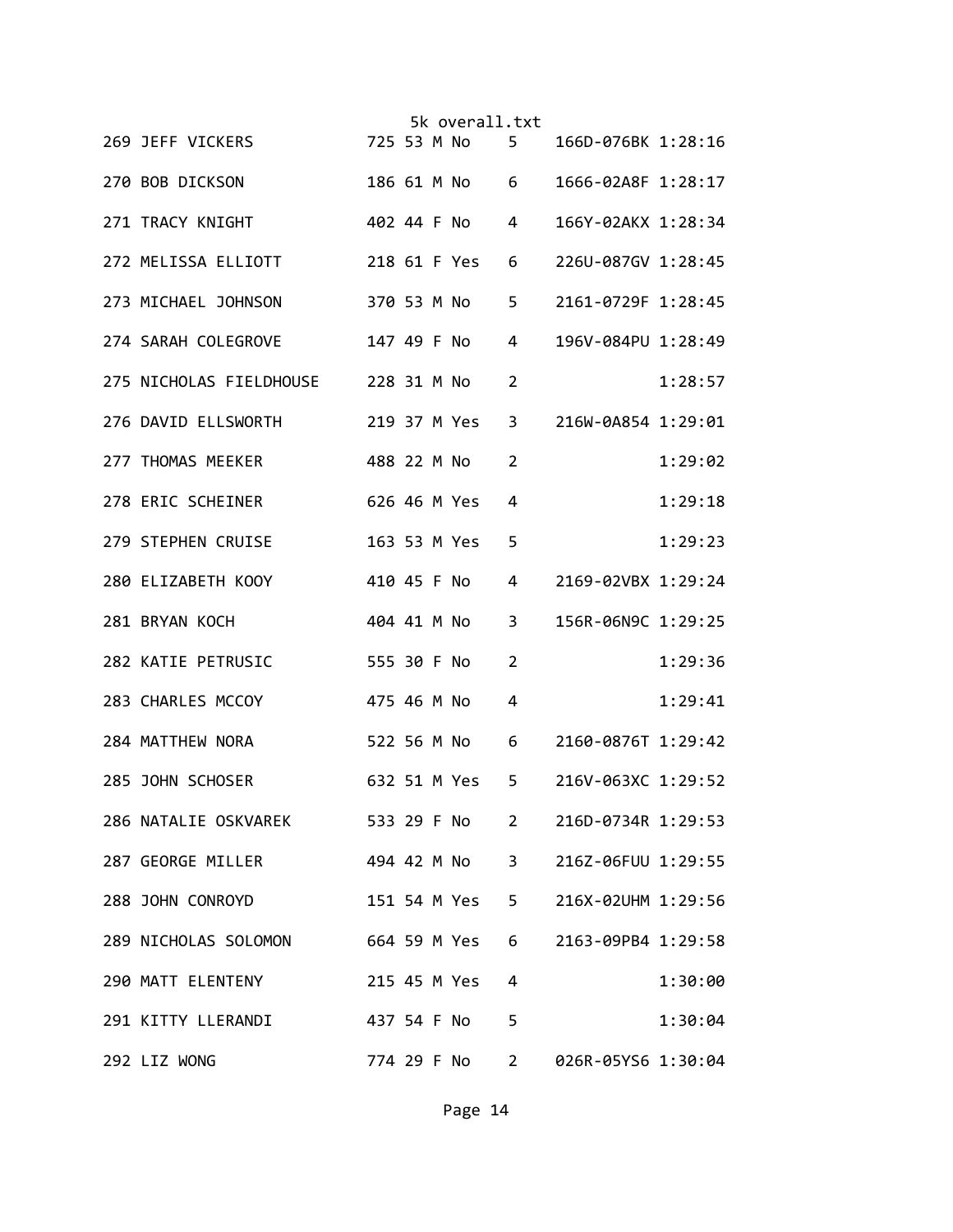|  |                      |              |  | 5k overall.txt |       |                    |         |
|--|----------------------|--------------|--|----------------|-------|--------------------|---------|
|  | 293 MATTHEW KENNELLY | 391 59 M No  |  |                | 6     |                    | 1:30:09 |
|  | 294 MYRIAM CARDENAS  |              |  | 115 55 F Yes   | 6     |                    | 1:30:11 |
|  | 295 MARGO AMRINE     |              |  | 9 46 F Yes     | 4     |                    | 1:30:17 |
|  | 296 CLAY KOLAR       | 407 67 M No  |  |                | 6     | 226J-02V5Y 1:30:22 |         |
|  | 297 MARY ANNE BLOCK  |              |  | 64 55 F Yes    | 6     |                    | 1:30:29 |
|  | 298 ROB JILLSON      |              |  | 360 52 M Yes   | $5 -$ | 216R-088NP 1:30:30 |         |
|  | 299 TOM CASHMAN      | 1021 51 M No |  |                | 5     |                    | 1:30:32 |
|  | 300 LARRY MARSHALL   | 460 64 M No  |  |                | 6     | 196H-05RJA 1:30:36 |         |

Big Shoulders Open Water Swim, Chicago IL

### 09/10/2016

### 5K Overall Results

| Place Name |                       |              |            |               |                | No. Ag S Wetsu Wave Usms No. Time |         |
|------------|-----------------------|--------------|------------|---------------|----------------|-----------------------------------|---------|
|            |                       |              |            |               |                |                                   |         |
|            |                       |              |            |               |                |                                   |         |
|            | 302 CRAIG PELLEGRINI  | 550 51 M No  |            |               | 5              | 216X-080NS 1:30:39                |         |
|            | 303 CARL MILLHOLLAND  |              |            | 496 63 M No 6 |                | 206A-0721K 1:30:43                |         |
|            | 304 JENELLA HODEL     |              |            | 328 39 F No 3 |                | $196H - 06XUD$ $1:30:43$          |         |
|            | 305 HECTOR BUSTAMANTE | 104 45 M Yes |            |               | 4              |                                   | 1:30:45 |
|            | 306 MARK WARNSMAN     |              |            | 740 48 M No   | $\overline{4}$ | 166T-06USB 1:30:54                |         |
|            | 307 BRIT CREELMAN     |              |            | 161 54 M Yes  |                | 5 216X-09R11 1:30:55              |         |
|            | 308 KEVIN AMICK       |              | 8 56 M No  |               | 6              |                                   | 1:30:59 |
|            | 309 NORA BARRY        |              | 32 38 F No |               | 3              |                                   | 1:31:01 |
|            |                       |              |            |               |                |                                   |         |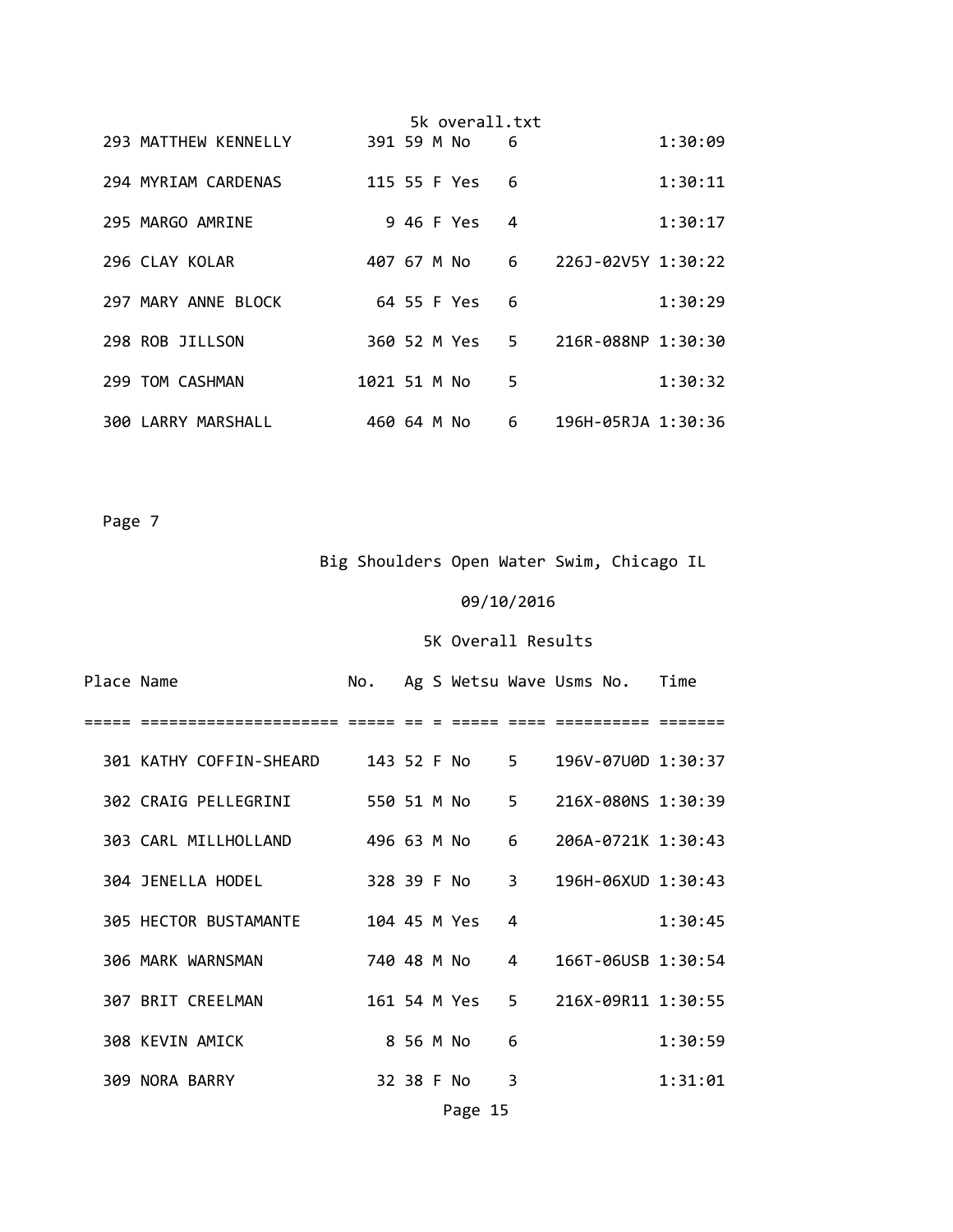| 310 DAVID JACOBSEN 353 57 M Yes 6 216V-060FJ 1:31:09 |  |                |                |                                  |         |
|------------------------------------------------------|--|----------------|----------------|----------------------------------|---------|
| 311 ELIZABETH ELLIOTT 217 31 F Yes 2                 |  |                |                |                                  | 1:31:09 |
| 312 LAUREN GORSKI 274 23 F No                        |  |                | 2              |                                  | 1:31:10 |
| 313 MATTHEW NEZWEK                                   |  | 518 28 M No    |                | 2 196T-07U10 1:31:12             |         |
| 314 MEREDITH ERWIN                                   |  | 222 31 F No    | $2^{\circ}$    | 176Z-06H1G 1:31:18               |         |
| 315 DAN RODENBACH 602 51 M No                        |  |                |                | 5 1664-0926V 1:31:24             |         |
| 80 33 F No 2<br>316 LINSON BOYLAN                    |  |                |                |                                  | 1:31:33 |
| 317 CHRIS VANKULA 721 45 M No 4                      |  |                |                |                                  | 1:31:36 |
| 318 SHANNON MORTIMER                                 |  | 508 38 F Yes 3 |                | 206J-0A65H 1:31:41               |         |
| 319 CARMEN WOLF                                      |  | 771 54 F No    | 5              | 406A-07WN4 1:31:44               |         |
| 320 JOHN AKALAITIS 443 M No 3                        |  |                |                | 2169-06M31 1:31:49               |         |
| 321 PETER VANDER VELDE 719 46 M Yes                  |  |                | 4              | 216Y-09EDN 1:31:50               |         |
| 322 KYLE REYNOLDS 585 29 M Yes                       |  |                | $\overline{2}$ |                                  | 1:32:03 |
| 323 JEFFREY ARP 17 46 M No 4                         |  |                |                | 2060-0AAD0 1:32:07               |         |
| 324 CHRISTINE JOHNSON 365 32 F No 2                  |  |                |                |                                  | 1:32:09 |
| 325 STEPHANIE DUMIRE                                 |  | 202 33 F No 2  |                | 216P-0638Z 1:32:14               |         |
| 326 MITCHELL CARTER                                  |  |                |                | 122 52 M No 5 206Y-097XA 1:32:15 |         |
| 327 CAROL BROWN 92 63 F No 6 2162-00575 1:32:24      |  |                |                |                                  |         |
| 328 BRIAN MASSATT 465 57 M Yes 6 216A-0A2CZ 1:32:35  |  |                |                |                                  |         |
| 329 COURTNEY GREENING 281 33 F Yes 2                 |  |                |                | 1969-029XJ 1:32:44               |         |
| 330 LISA PHILLIPS 558 48 F No 4                      |  |                |                | 166Y-07A7S 1:32:46               |         |
| 331 CHRISTY HEMESATH 314 47 F No 4                   |  |                |                |                                  | 1:32:49 |
| 332 KYLE HUNNEKE 347 50 M No 5 216M-09TNT 1:32:55    |  |                |                |                                  |         |
| 333 DAVID POPHAM 565 45 M Yes 4                      |  |                |                |                                  | 1:32:58 |
|                                                      |  |                |                |                                  |         |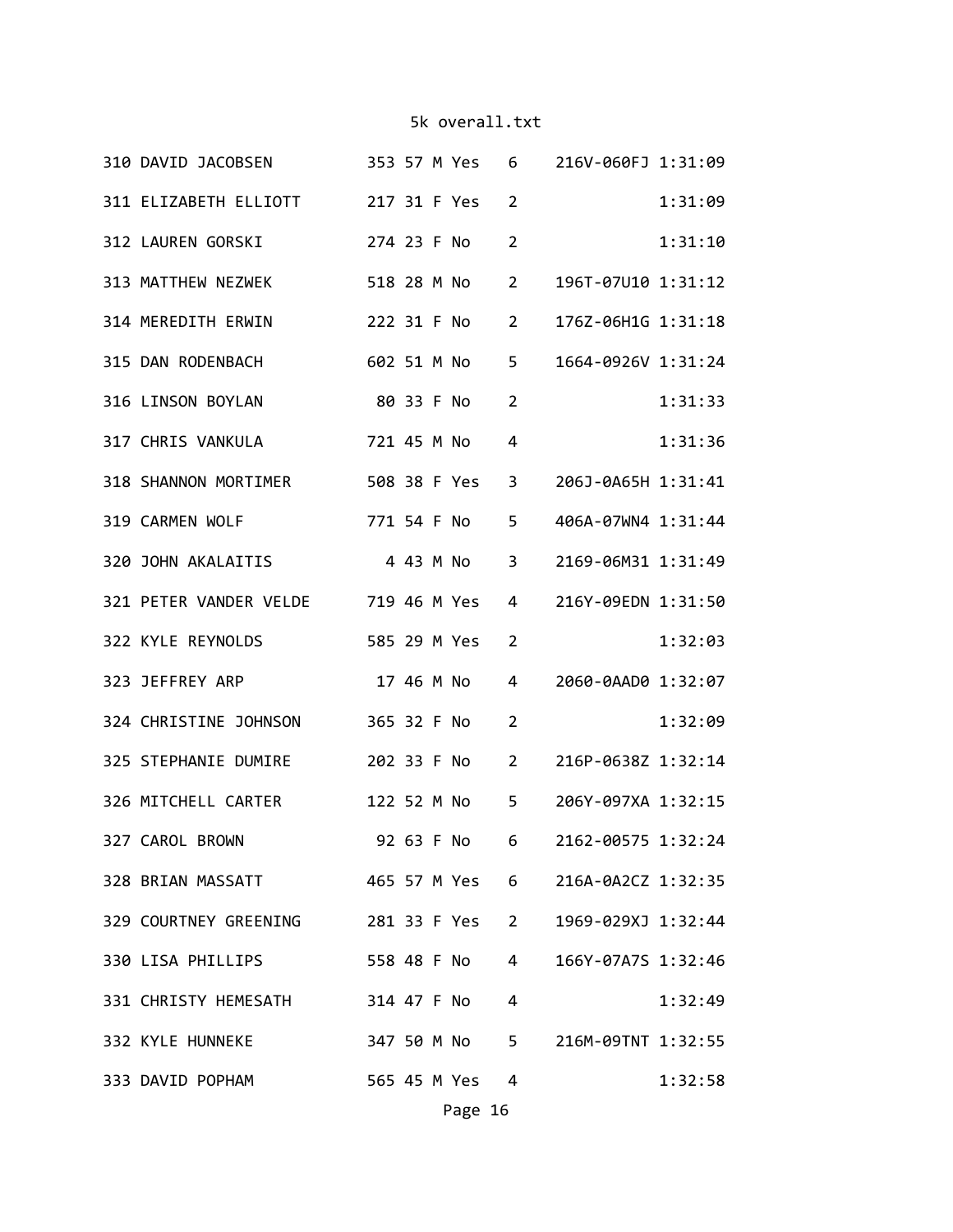|  | 334 MICHAEL SCHIESL 628 50 M No     |              |  |                | 5 216D-01X47 1:32:58 |         |
|--|-------------------------------------|--------------|--|----------------|----------------------|---------|
|  | 335 MEREDITH HYLAND 348 25 F Yes    |              |  | $\overline{2}$ |                      | 1:32:58 |
|  | 336 MILNE                           | 1198 49 F no |  | 4              |                      | 1:33:04 |
|  | 337 ERIC SERRANO 644 43 M Yes       |              |  | 3              | 216B-063J0 1:33:14   |         |
|  | 338 JONATHAN JOHANSEN 362 32 M No   |              |  | $\overline{2}$ |                      | 1:33:17 |
|  | 339 LARA BATTALINI-MELE 35 45 F Yes |              |  | 4              | 2161-05P35 1:33:20   |         |
|  | 340 SARA GOMBASH LAMPE 269 31 F No  |              |  | $\overline{2}$ | 176Y-04P3A 1:33:32   |         |
|  | 341 MICHAEL MELLOR 489 41 M No      |              |  | $\overline{3}$ | 196K-09TSG 1:33:34   |         |
|  | 342 DAN WEED                        | 743 43 M No  |  | $\overline{3}$ |                      | 1:33:36 |
|  | 343 WILLIAM HUGHES                  | 345 51 M No  |  | 5              | 216U-09TJG 1:33:39   |         |
|  | 344 MICHAEL WALLOCK                 | 737 56 M No  |  | 6              | 216C-0822P 1:33:42   |         |
|  | 79 47 M No<br>345 STEVEN BOYER      |              |  | 4              |                      | 1:33:45 |
|  | 468 52 F Yes<br>346 MARIANNE MAXIM  |              |  | 5              | 1963-06B9W 1:33:47   |         |
|  | 347 JON SHOPE                       | 647 50 M No  |  | 5              | 166T-02AR5 1:33:50   |         |
|  | 348 LORI FRIESNER                   | 243 55 F No  |  | 6              | 1968-028SB 1:33:57   |         |
|  | 349 PETER GERNGROSS 261 47 M No     |              |  | 4              | 256A-06Z0B 1:33:58   |         |
|  | 315 42 F No<br>350 LORI HEMMELGARN  |              |  | $3^{\circ}$    | 156J-07VJ4 1:33:58   |         |

Page 8

Big Shoulders Open Water Swim, Chicago IL

09/10/2016

5K Overall Results

Place Name **Blace Name No.** Ag S Wetsu Wave Usms No. Time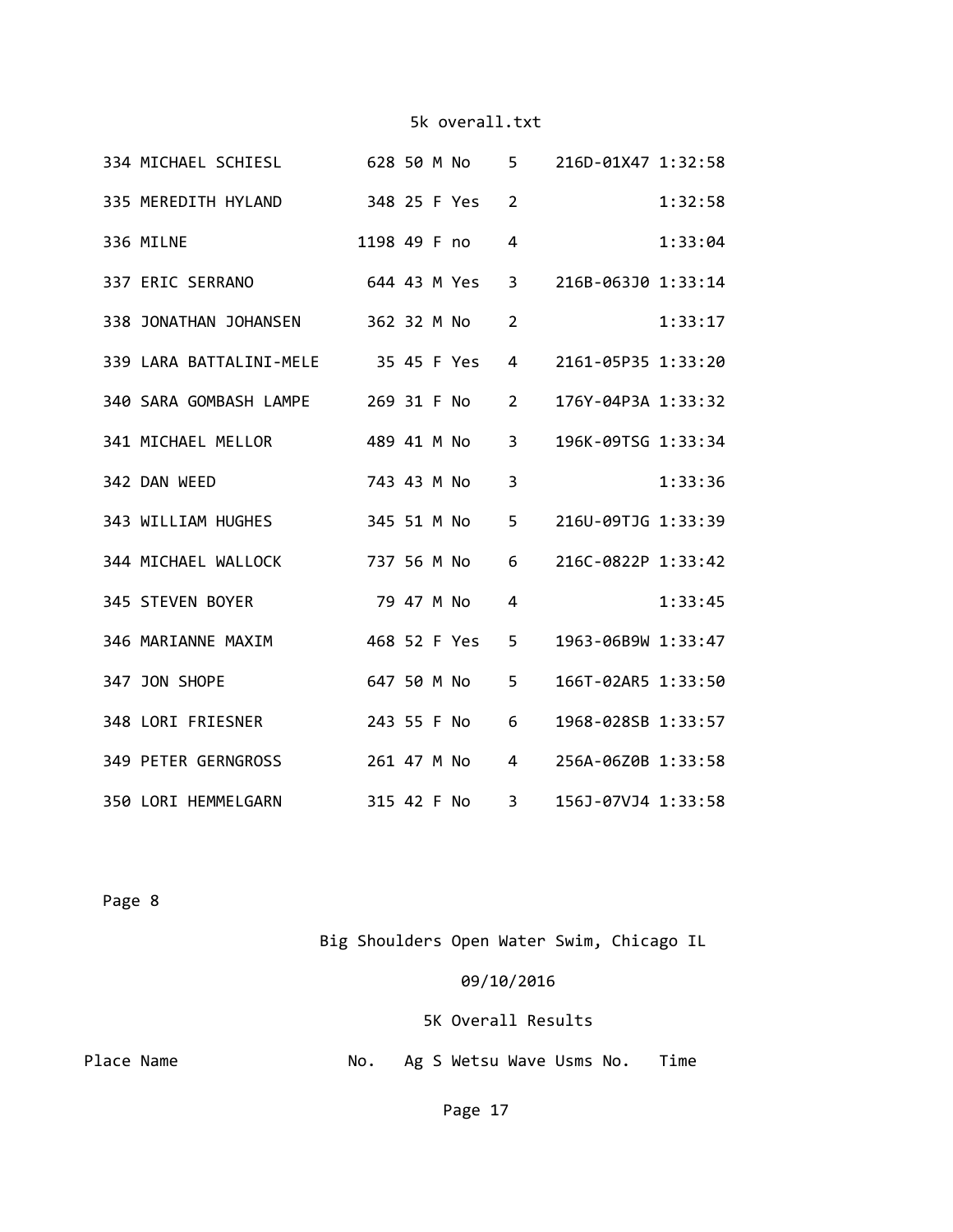| 351 PEGGY ARMAND                                       |  |               |                | 15 53 F No 5 216V-04U2W 1:33:59   |         |
|--------------------------------------------------------|--|---------------|----------------|-----------------------------------|---------|
| 352 ANDREW ROBERTS 594 57 M No 6                       |  |               |                | 1963-05PAZ 1:34:16                |         |
| 353 CARL BAILEY                                        |  |               |                | 20 57 M No 6 226H-07DJE 1:34:17   |         |
| 354 LORI TERZOPOULOS 697 49 F No                       |  |               |                | 4 286D-07H66 1:34:21              |         |
| 355 JEANNETTE STAWSKI 669 41 F No                      |  |               | 3              |                                   | 1:34:22 |
| 356 STEVEN FUCHS 245 30 M No                           |  |               | $\overline{2}$ |                                   | 1:34:24 |
| 357 BILL POWELL 569 54 M No                            |  |               | 5              |                                   | 1:34:27 |
| 358 MICHAEL GERAGHYY                                   |  | 260 45 M No   | 4              |                                   | 1:34:27 |
| 359 NANCY OTT                                          |  |               |                | 537 51 F No 5 116E-01JJP 1:34:34  |         |
| 360 MARC GARFINKEL 251 50 M No 5 216J-07YP4 1:34:59    |  |               |                |                                   |         |
| 361 NICK PAULSON                                       |  |               |                | 548 36 M Yes 3 216T-0AADE 1:35:01 |         |
| 362 THIERRY WILBRANDT 762 60 M No                      |  |               | 6              | 166E-02AV9 1:35:01                |         |
| 363 RON AIDIKONIS                                      |  | 3 38 M No     |                | 3 216Y-09U1C 1:35:03              |         |
| 364 PHIL HORSTMANN 340 37 M No                         |  |               | 3              |                                   | 1:35:14 |
| 365 KELSEE COYKENDALL 157 42 F No 3 046X-01XEH 1:35:20 |  |               |                |                                   |         |
| 366 JAMES LESCH                                        |  |               |                | 429 49 M No 4 2062-09TRC 1:35:35  |         |
| 367 MARK BLUMENTHAL                                    |  |               |                | 67 57 M No 6 216B-02W58 1:35:40   |         |
| 368 ROSS BOGUE                                         |  |               |                | 70 59 M No 6 216R-02X3A 1:35:48   |         |
| 369 ANNE NABHOLZ                                       |  | 513 47 F No 4 |                |                                   | 1:35:54 |
| 370 DAN GRADOWS                                        |  | 276 39 M Yes  | $\overline{3}$ |                                   | 1:36:01 |
| 371 KEITH BOWERSOX                                     |  | 77 57 M No    | $6 \quad$      | 216Z-09TY8 1:36:04                |         |
| 372 MARK ROYKO                                         |  | 611 51 M No   |                | 5 216E-02UYN 1:36:08              |         |
| 373 JIM MICHELS                                        |  | 491 54 M Yes  | 5              |                                   | 1:36:11 |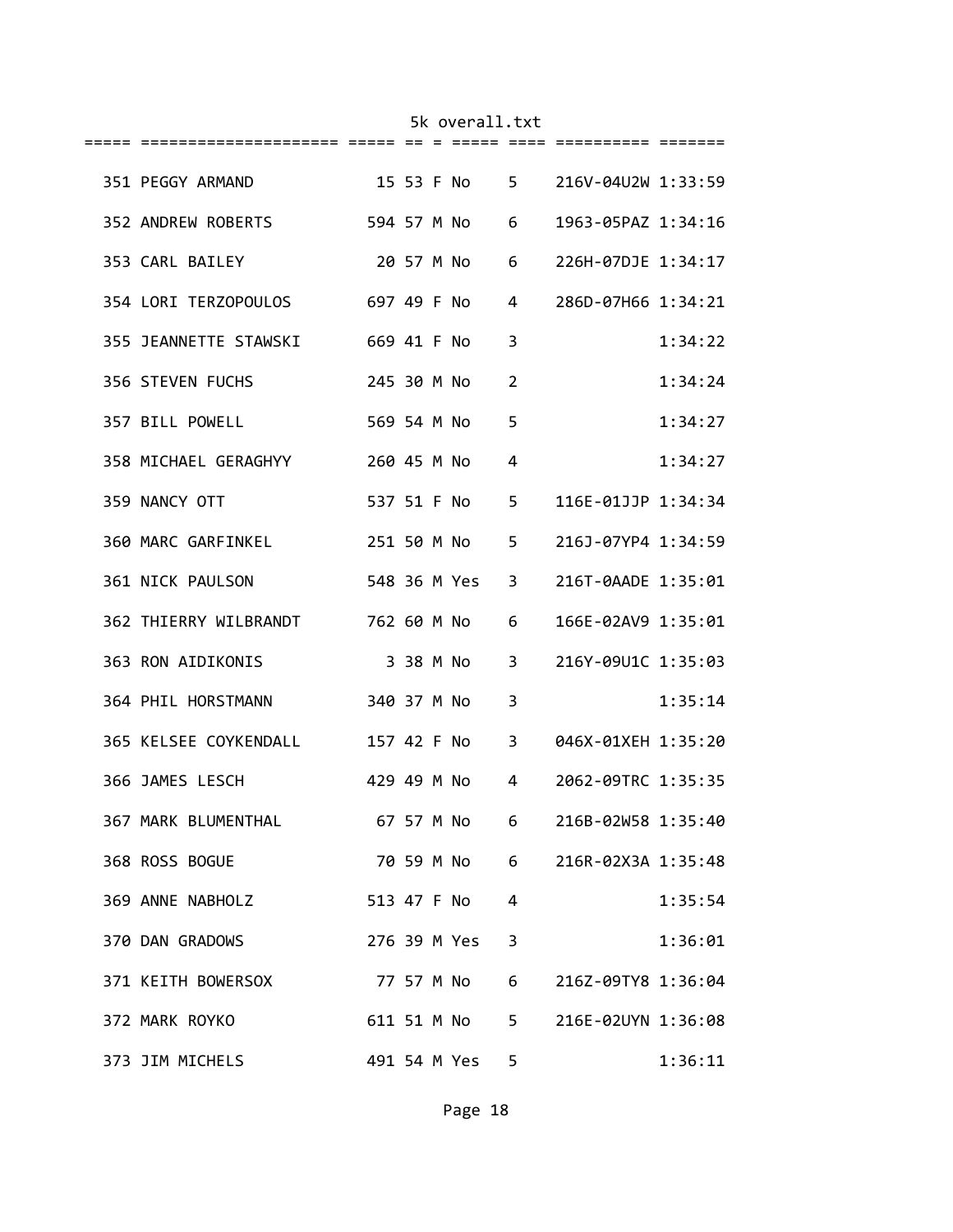|  |                                   |             |  | 5k overall.txt |                |                    |         |
|--|-----------------------------------|-------------|--|----------------|----------------|--------------------|---------|
|  | 374 KAREN DARLING                 |             |  | 170 40 F Yes 3 |                | 216A-07HUB 1:36:17 |         |
|  | 375 ROB POSTE                     |             |  | 568 50 M No 5  |                | 2867-07Y1D 1:36:17 |         |
|  | 376 TERRI STEINHUBEL              |             |  | 671 46 F Yes   | 4              | 1669-094RE 1:36:34 |         |
|  | 377 JORDAN MOOS                   | 500 24 M No |  |                | 2              |                    | 1:36:35 |
|  | 378 STEVE NELSON                  |             |  | 517 49 M Yes   | 4              | 2160-097J5 1:36:37 |         |
|  | 379 ELIZABETH SLOAN               |             |  | 660 40 F Yes   | 3              | 1568-0442W 1:36:39 |         |
|  | 380 HOWARD WEDREN                 | 742 47 M No |  |                | 4              | 216W-0608W 1:36:41 |         |
|  | 381 MICHAEL LOSZEWSKI 442 44 M No |             |  |                | 4              |                    | 1:36:42 |
|  | 382 PETER HOLZWARTH               | 338 51 M No |  |                | 5              |                    | 1:36:46 |
|  | 383 RYAN MATTISON                 | 467 42 M No |  |                | $\overline{3}$ | 2069-087KG 1:36:53 |         |
|  | 384 JOHN COPELAND                 | 153 35 M No |  |                | $\overline{2}$ | 216G-089VJ 1:37:05 |         |
|  | 385 AUDREY HARBISON               |             |  | 301 53 F Yes   | 5              | 166M-06CHT 1:37:06 |         |
|  | 386 NATALIE LENISKI               | 426 30 F No |  |                | $\overline{2}$ | 166V-06UK4 1:37:08 |         |
|  | 387 CHRIS HUGHES                  |             |  | 344 55 M Yes   | 6              | 226U-06Z7S 1:37:11 |         |
|  | 388 RUSS GELBERG                  |             |  | 256 53 M Yes   | 5              | 216D-07ED4 1:37:11 |         |
|  | 389 ERIC LANDAHL                  | 415 44 M No |  |                | 4              |                    | 1:37:14 |
|  | 390 TIM SOLTYS                    |             |  | 666 54 M Yes   | 5              | 216Z-0891T 1:37:15 |         |
|  | 391 TIMOTHY BROWN                 |             |  | 97 51 M No     | 5              | 166K-04R2C 1:37:16 |         |
|  | 392 BRAD PARKS                    |             |  | 542 39 M No    | 3 <sup>7</sup> | 416F-07JDU 1:37:20 |         |
|  | 393 KIRK HARTLEY                  |             |  | 303 59 M No    | 6              | 2167-07WEJ 1:37:25 |         |
|  | 394 JERRY LOURIGAN                |             |  | 443 51 M No    | 5 <sub>1</sub> | 206Z-01RD2 1:37:25 |         |
|  | 395 SCOTT CARR                    |             |  | 121 39 M No    | $3^{\circ}$    | 216J-067V0 1:37:31 |         |
|  | 396 BURKE LESHER                  |             |  | 430 33 M Yes   | $\overline{2}$ |                    | 1:37:38 |
|  | 397 MICHAEL HODGETTS              |             |  | 329 45 M No    | 4              |                    | 1:37:38 |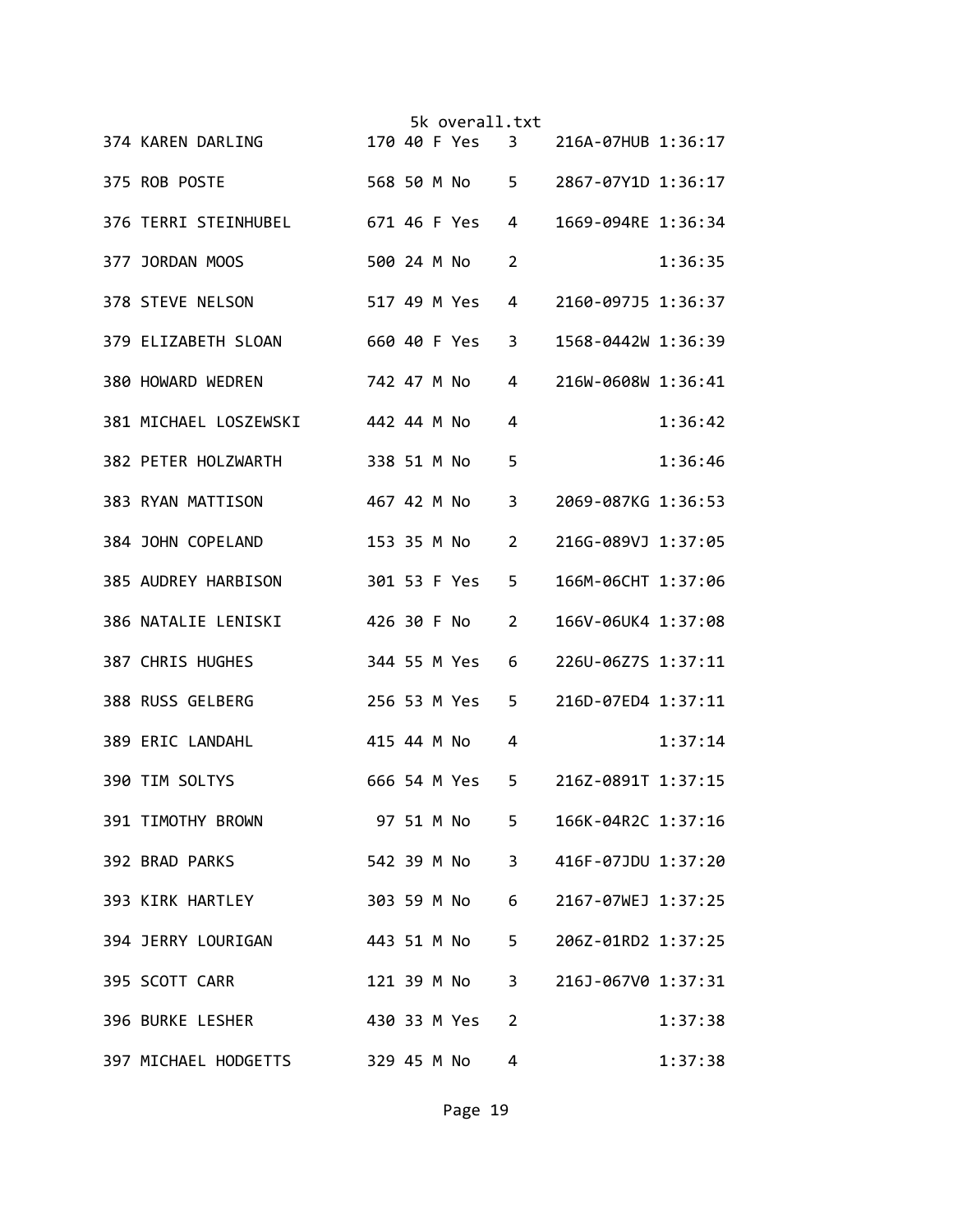|                       | 5k overall.txt |  |  |     |  |                                   |         |  |
|-----------------------|----------------|--|--|-----|--|-----------------------------------|---------|--|
| 398 DANIEL HARTER     |                |  |  |     |  | 302 51 M No 5 2164-02WSM 1:37:38  |         |  |
| 399 JILL SCHNEEBERGER |                |  |  |     |  | 630 61 F Yes 6 2162-05UHZ 1:37:38 |         |  |
| 400 CLARK LINDSAY     | 436 37 M No    |  |  | - 3 |  |                                   | 1:37:41 |  |

# Big Shoulders Open Water Swim, Chicago IL

### 09/10/2016

| Place Name |                                                         | No.           |  |              |       | Ag S Wetsu Wave Usms No. Time |         |
|------------|---------------------------------------------------------|---------------|--|--------------|-------|-------------------------------|---------|
|            |                                                         |               |  |              |       |                               |         |
|            | 401 MICHAEL DE VLIEGER 177 46 M No 4 226Y-07C4K 1:37:43 |               |  |              |       |                               |         |
|            | 402 ENID HAGERTY                                        | 293 46 F No 4 |  |              |       | 196B-09C3Z 1:37:45            |         |
|            | 403 KIM JOHNSTON                                        |               |  | 373 54 F No  | $5 -$ | 2064-07ECW 1:37:46            |         |
|            | 404 LAUREN BLACK                                        |               |  | 58 29 F No   |       | 2 346D-07ZBP 1:37:50          |         |
|            | 405 NANCY FRECH                                         | 240 42 F Yes  |  |              | 3     |                               | 1:38:01 |
|            | 406 KIRSTEN TRANSUE                                     | 705 47 F Yes  |  |              | 4     |                               | 1:38:03 |
|            | 407 JULIE DUNN                                          |               |  | 203 48 F Yes |       | 4 2169-07NA5 1:38:16          |         |
|            | 408 BARCLAY HERSHEY 320 40 M No                         |               |  |              |       | 3 186X-06D09 1:38:17          |         |
|            | 409 TARA BENNETT                                        |               |  | 49 52 F Yes  | 5     |                               | 1:38:22 |
|            | 410 CRAIG GARFIELD                                      | 250 48 M Yes  |  |              | 4     |                               | 1:38:26 |
|            | 411 NICK CILEK                                          |               |  | 137 63 M No  | 6     | 406M-07WMX 1:38:34            |         |
|            | 412 TOM KIKTA                                           |               |  | 397 50 M No  |       | 5 216N-02VRH 1:38:34          |         |
|            | 413 DANIEL MOWCZAN                                      | 509 44 M Yes  |  |              | 4     |                               | 1:38:42 |
|            | 414 MATTHEW HOELLE<br>331 34 M No                       |               |  |              | 2     |                               | 1:38:43 |
|            |                                                         |               |  | Page 20      |       |                               |         |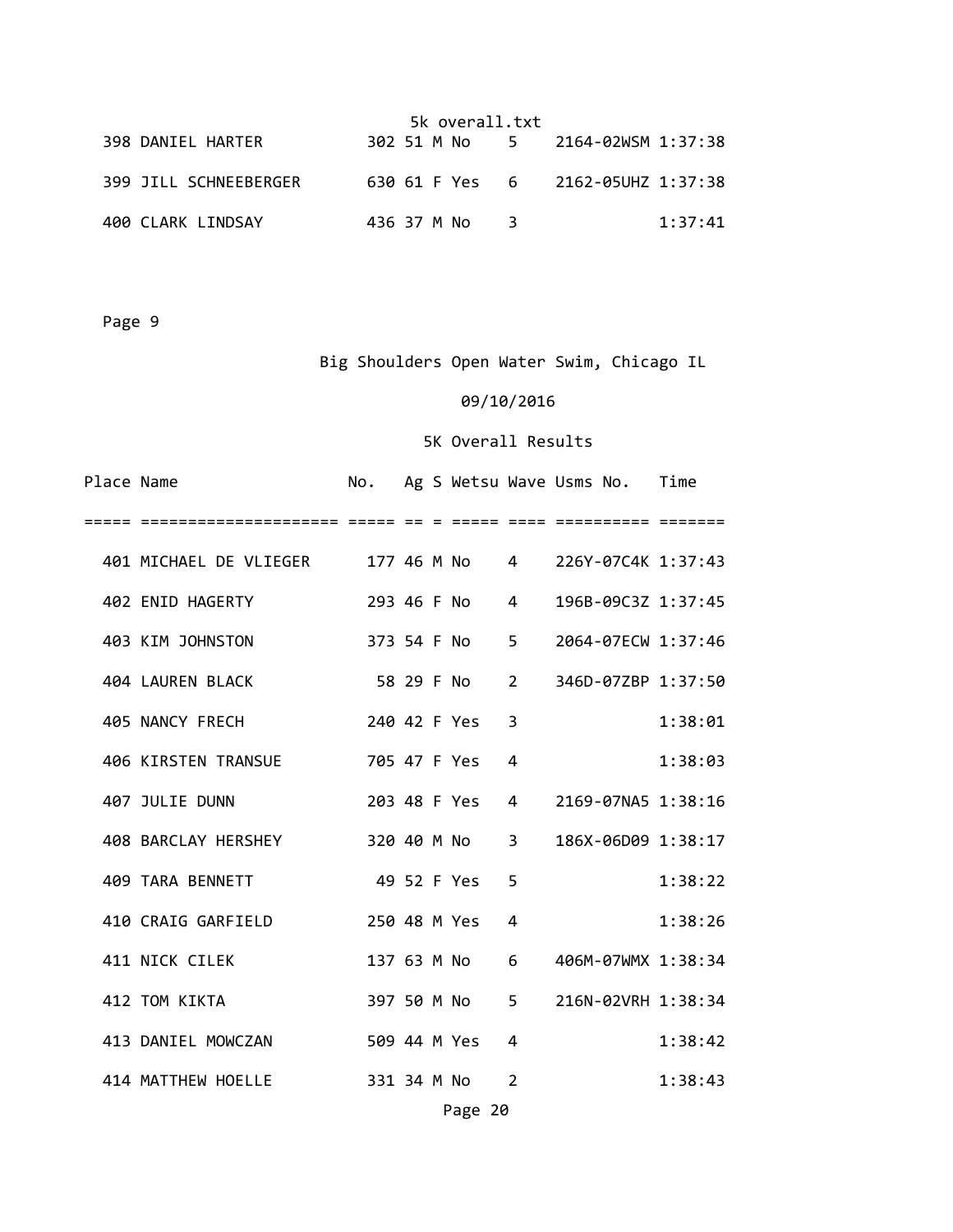| 415 EDWARD FLUET 234 38 M No 3 3862-04A5D 1:38:44       |  |               |                |                                  |         |
|---------------------------------------------------------|--|---------------|----------------|----------------------------------|---------|
| 416 SEAN CAMPBELL                                       |  | 112 51 M No 5 |                | 1567-061M1 1:38:45               |         |
| 417 KATHRYN GARNER                                      |  | 253 56 F No 6 |                | 166U-06381 1:38:55               |         |
| 418 ADAM COHON                                          |  | 145 36 M No   | 3              |                                  | 1:38:58 |
| 419 SARAH JAMISON                                       |  | 355 33 F No   | $\overline{2}$ | 446K-09TS5 1:39:00               |         |
| 420 MICHAEL BAILEY 23 62 M No 6                         |  |               |                | 216B-02VNT 1:39:02               |         |
| 421 ERIK FIELDER 226 24 M No 2                          |  |               |                |                                  | 1:39:02 |
| 422 JAMES FIELDHOUSE                                    |  |               |                | 227 64 M No 6 216A-02UCF 1:39:05 |         |
| 423 AMY BADE                                            |  | 19 59 F Yes 6 |                | 196E-09M5X 1:39:07               |         |
| 424 KAREN DE BOER                                       |  | 176 41 F Yes  | $\overline{3}$ | 1663-09M9U 1:39:15               |         |
| 425 ANN MARIE BARRY 31 54 F No                          |  |               | 5              | 086M-06EZE 1:39:17               |         |
| 426 LOUISE LEBOURGEOIS 425 52 F No                      |  |               | 5              | 216S-05GV0 1:39:17               |         |
| 427 AILEEN VOGEL                                        |  | 728 64 F No 6 |                | 2169-04U1R 1:39:18               |         |
| 428 TINA OAKES                                          |  | 525 55 F No 6 |                | 166R-02ACZ 1:39:23               |         |
| 429 MICHAEL ROCKWELL 600 45 M Yes 4                     |  |               |                | 436D-09TVT 1:39:23               |         |
| 430 SCOTT WORKMAN                                       |  | 778 53 M No 5 |                | 166G-080EN 1:39:24               |         |
| 431 LAURIE TANIMURA 693 64 F No 6 216W-02UEJ 1:39:29    |  |               |                |                                  |         |
| 432 ELIZABETH SELTZER 642 47 F No 4 216Y-02UH2 1:39:30  |  |               |                |                                  |         |
| 433 GEORGE MCCULLOUGH 477 38 M Yes 3                    |  |               |                |                                  | 1:39:31 |
| 434 EILEEN SWEENEY 690 37 F Yes 3 216G-0AAE8 1:39:34    |  |               |                |                                  |         |
| 435 KEVIN BROWNING 98 37 M No 3                         |  |               |                |                                  | 1:39:47 |
| 436 JOSEPHINE PALMERIN 540 34 F No 2 2861-0A24V 1:39:48 |  |               |                |                                  |         |
| 437 MARTHA ERICKSON 221 64 F No 6 156M-GG0F3 1:39:51    |  |               |                |                                  |         |
| 438 TERI MILLER 495 34 F No 2 176Z-06MP2 1:39:53        |  |               |                |                                  |         |
|                                                         |  | Page 21       |                |                                  |         |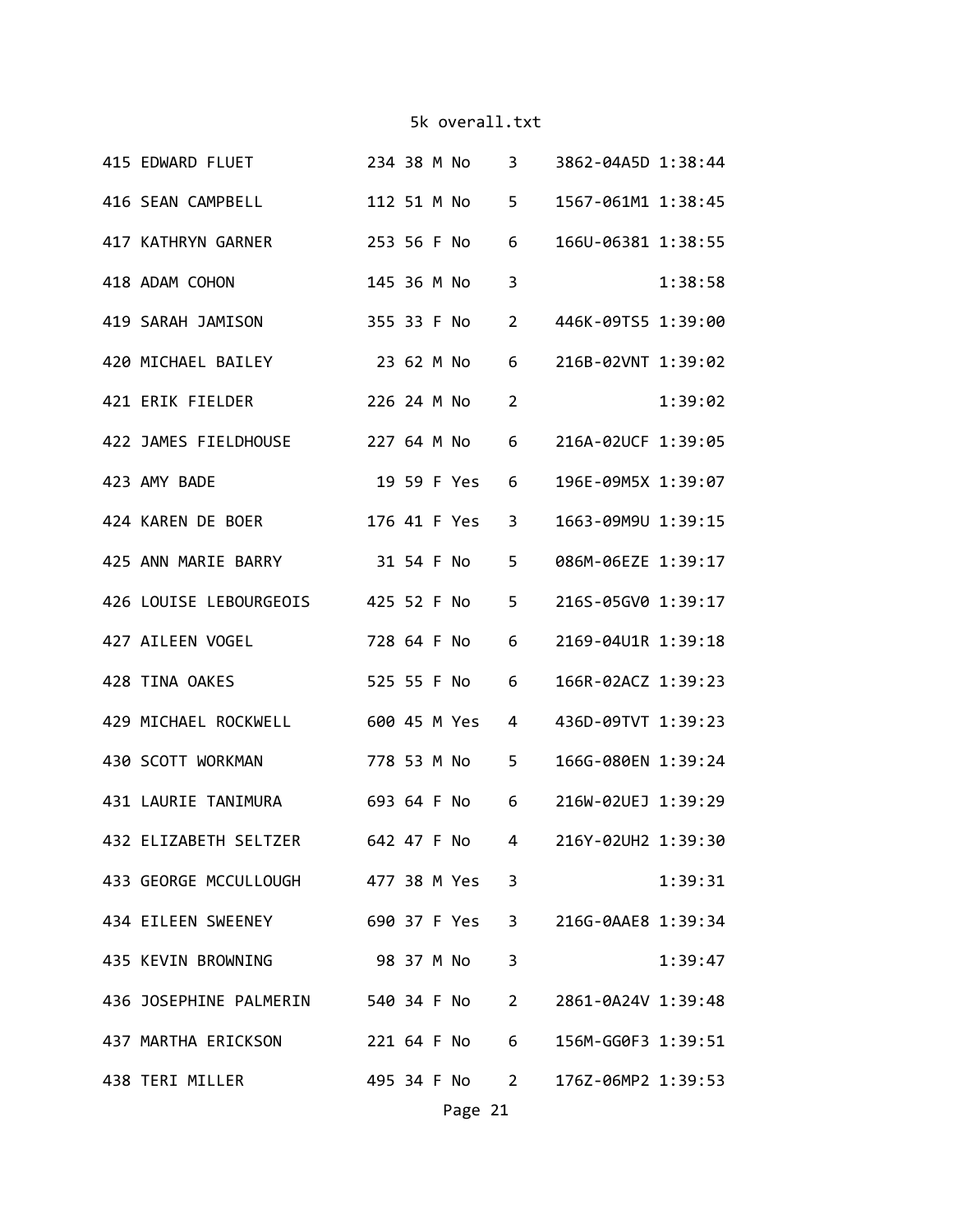|  | 439 ANDREA VUTURO                    |  | 730 33 F No  | 2              |                      | 1:39:56 |
|--|--------------------------------------|--|--------------|----------------|----------------------|---------|
|  | 440 JEF MALLETT                      |  | 454 54 M No  |                | 5 196R-02A0V 1:40:09 |         |
|  | 441 KEVIN DWYER                      |  | 207 44 M Yes | 4              |                      | 1:40:26 |
|  | 442 JOHN MITCHELL                    |  | 498 57 M Yes |                | 6 216T-02UHS 1:40:42 |         |
|  | 443 KENT KIRK                        |  | 400 61 M No  | 6              | 216A-02UN7 1:40:44   |         |
|  | 444 KAREN HAND                       |  | 298 57 F No  | 6              | 226A-02VGB 1:40:44   |         |
|  | 445 STEVE CEDERLE                    |  | 129 69 M Yes |                | 6 326T-030FC 1:40:59 |         |
|  | 446 DAVID BERGQUIST BERGQ 51 54 M No |  |              | 5              |                      | 1:41:08 |
|  | 447 ANNE SCHUKRAFT                   |  | 634 31 F Yes |                | 2 2164-091HF 1:41:19 |         |
|  | 448 STEPHEN JOYCE                    |  | 377 56 M No  |                | 6 486E-02UZY 1:41:25 |         |
|  | 449 ALISON MCTAGUE                   |  | 487 25 F No  | $\overline{2}$ |                      | 1:41:25 |
|  | 450 XANDER BENZIGER                  |  | 50 25 M No   |                | 2 2167-086MZ 1:41:27 |         |

Page 10

# Big Shoulders Open Water Swim, Chicago IL

# 09/10/2016

#### 5K Overall Results

| Place Name |                    |             |  |              |                 | No. Ag S Wetsu Wave Usms No. Time |         |
|------------|--------------------|-------------|--|--------------|-----------------|-----------------------------------|---------|
|            |                    |             |  |              |                 |                                   |         |
|            | 451 JIM FRANKE     | 238 25 M No |  |              | $\mathcal{L}$   |                                   | 1:41:35 |
|            | 452 BERNICE RUO    |             |  |              |                 | 614 43 F Yes 3 2165-0657Z 1:41:44 |         |
|            | 453 CATHY SCHUSTER | 635 57 F No |  |              | $6\overline{6}$ | 1668-02AS0 1:41:45                |         |
|            | 454 JEFF WILSON    |             |  | 768 52 M Yes | 5               |                                   | 1:41:47 |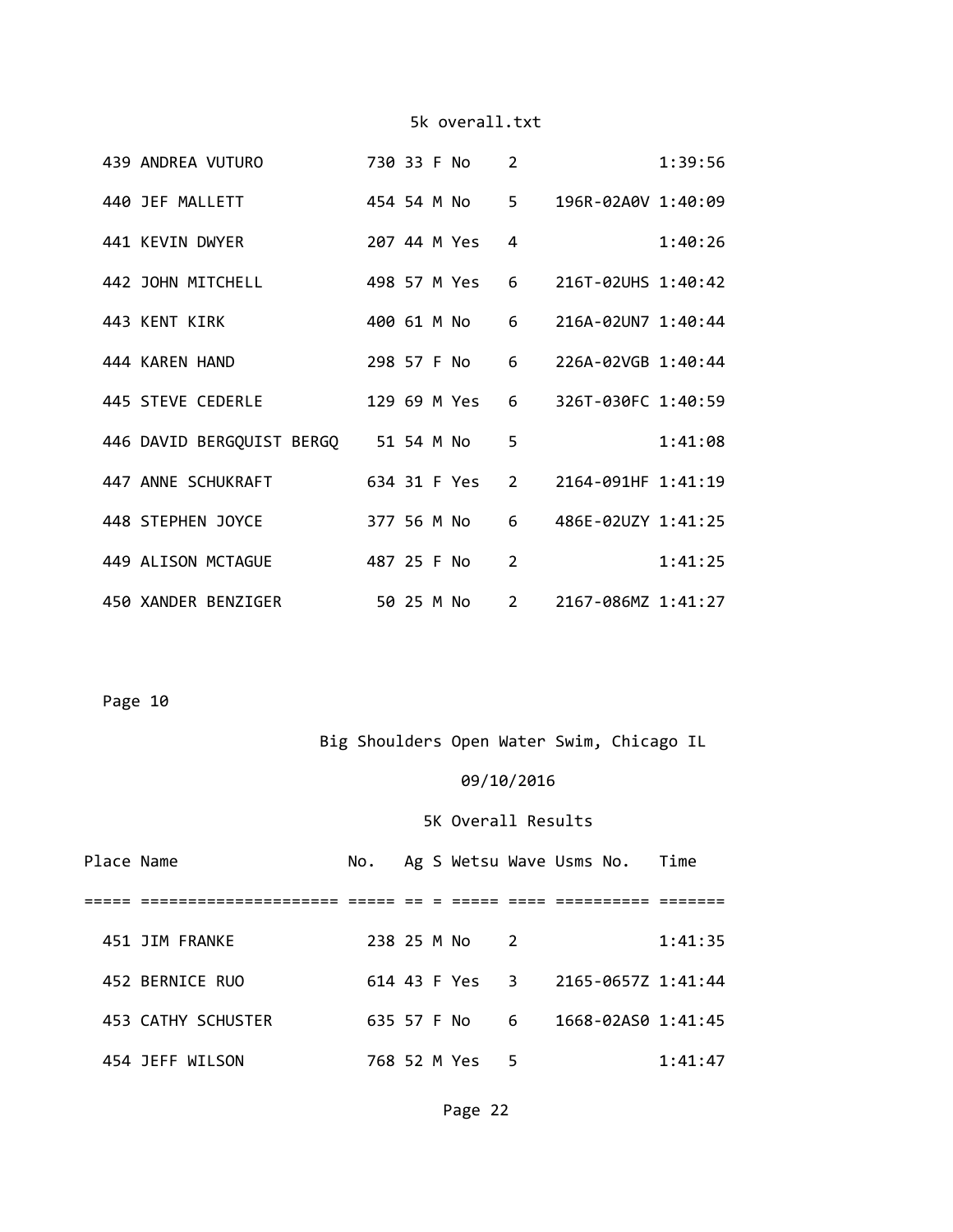|                                                        |            |  | 5k overall.txt |                |                    |         |
|--------------------------------------------------------|------------|--|----------------|----------------|--------------------|---------|
| ык overall.txt<br>4    577  44  F No<br>455 MARY QUINN |            |  |                |                | 2161-02V3W 1:41:53 |         |
| 456 CARRIE STRALOW 678 41 F No 3                       |            |  |                |                | 2163-099B0 1:41:55 |         |
| 457 ELIZABETH CHOMINSKI 134 34 F Yes 2                 |            |  |                |                | 216D-0AADC 1:41:56 |         |
| 458 MARK HARTMANN                                      |            |  | 305 50 M No    | 5              | 206E-07MWF 1:41:58 |         |
| 459 EMILY WILLIAMS                                     |            |  | 765 40 F No    | 3              | 1565-06TN8 1:42:00 |         |
| 460 DAN GANS                                           |            |  | 248 50 M No    | 5              | 216H-0A5D9 1:42:02 |         |
| 461 ANDREA QUINTOS 578 33 F No                         |            |  |                | $\overline{2}$ | 166N-081CZ 1:42:04 |         |
| 657 33 M No<br>462 JORDAN SKORNIK                      |            |  |                | 2              |                    | 1:42:05 |
| 61 23 F Yes 2<br>463 RACHEL BLAIR                      |            |  |                |                |                    | 1:42:20 |
| 464 SHANE BAKER                                        |            |  | 24 38 F No 3   |                | 2168-083P3 1:42:21 |         |
| 465 HARVEY JOHNSON                                     |            |  | 367 56 M No    | 6              |                    | 1:42:22 |
| 466 MERRILL HILF                                       |            |  | 322 56 F No    | 6              | 086E-0223N 1:42:23 |         |
| 83 32 M No<br>467 ERIC BRANDNER                        |            |  |                | $\overline{2}$ | 166V-07T8C 1:42:29 |         |
| 468 MARYLOU HABRYL                                     |            |  | 291 32 F Yes   | 2              |                    | 1:42:31 |
| 469 KEVIN DONNELLY                                     |            |  | 195 29 M No    | $\overline{2}$ |                    | 1:42:32 |
| 204 58 M No<br>470 DANIEL DURKIN                       |            |  |                | 6              |                    | 1:42:43 |
| 471 RICK BROWN                                         | 95 64 M No |  |                | 6              |                    | 1:42:50 |
| 472 RACHEL HAMMOND                                     |            |  | 297 36 F Yes 3 |                |                    | 1:42:52 |
| 473 FRANK SCHIMMEL 629 53 M No 5 216U-082H5 1:42:53    |            |  |                |                |                    |         |
| 474 JEFF FINE                                          |            |  | 231 39 M Yes 3 |                |                    | 1:43:05 |
| 475 AMANDA TERZES                                      |            |  | 696 40 F No 3  |                | 1969-065U6 1:43:07 |         |
| 476 ANTHONY UTRIE                                      |            |  | 713 54 M Yes 5 |                | 206D-09TNM 1:43:12 |         |
| 477 STEVE BLOCK<br>65 54 M Yes 5                       |            |  |                |                |                    | 1:43:14 |
| 478 JANET PAUL                                         |            |  | 546 47 F No 4  |                |                    | 1:43:20 |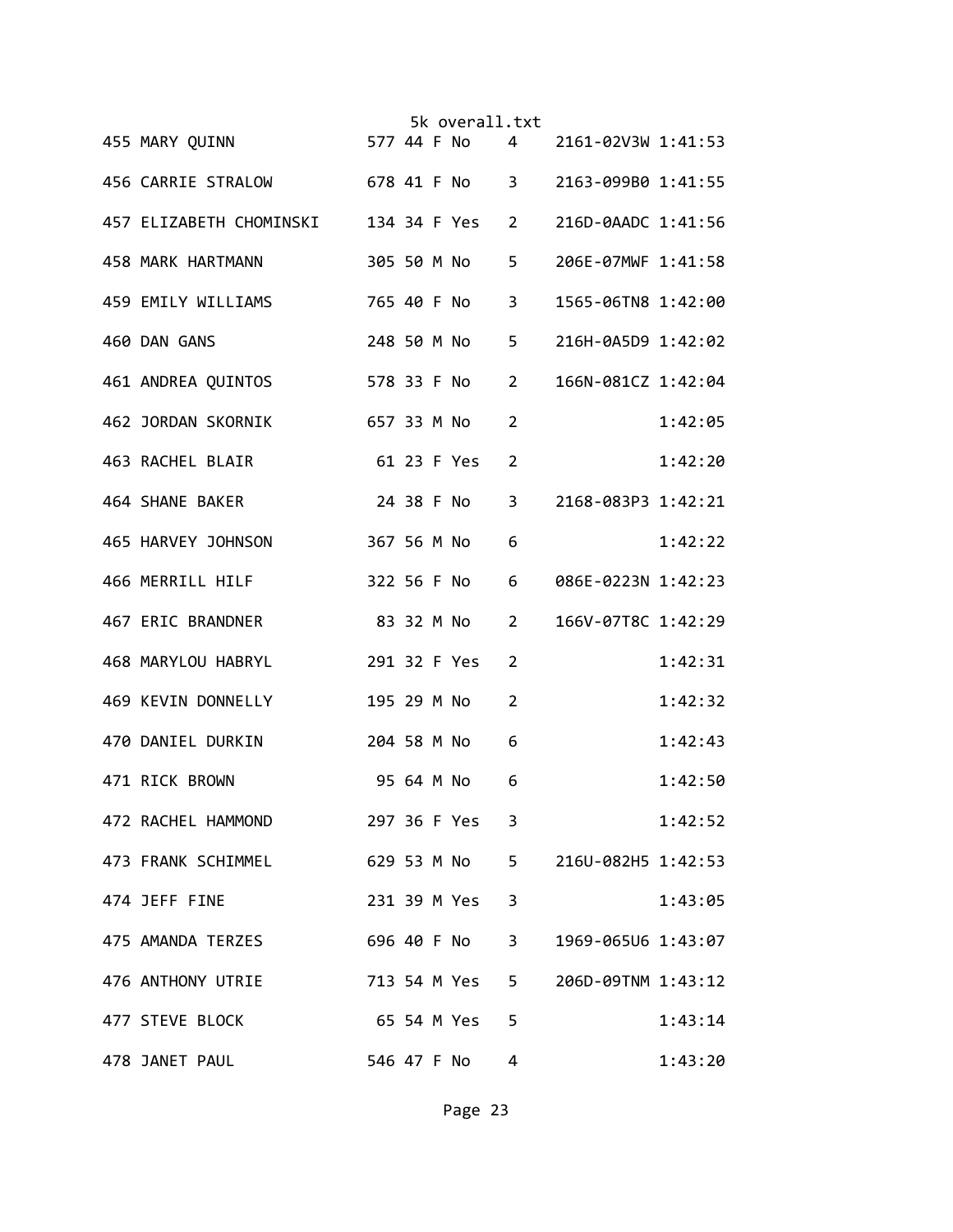|                                     |             |  | 5k overall.txt |                |                                  |         |
|-------------------------------------|-------------|--|----------------|----------------|----------------------------------|---------|
| 479 MIKE POWELL                     |             |  | 570 52 M No 5  |                | 4060-09VHT 1:43:26               |         |
| 480 JOANN GONCHAR                   |             |  | 270 53 F No 5  |                | 066J-02YW1 1:43:33               |         |
| 481 REBECCA KOLAR                   |             |  | 408 60 F No    | 6              | 226H-02V5Z 1:43:34               |         |
| 482 JEN CATELLIER                   | 128 34 F No |  |                | 2              |                                  | 1:43:39 |
| 483 KATE CIUREJ                     |             |  | 138 31 F No    | $\overline{2}$ | 3664-077RT 1:43:46               |         |
| 484 AMBER DAVIS                     |             |  | 171 39 F Yes   | 3              | 196E-0A6RC 1:43:47               |         |
| 485 RUSSELL ROBERTS 595 53 M No     |             |  |                | 5              | 1569-09MFY 1:43:51               |         |
| 486 MIKALA SHREMSHOCK 648 33 F No   |             |  |                | 2              | 116U-07VUW 1:44:06               |         |
| 487 DAVID HINES                     |             |  | 323 62 M No    | 6              | 216S-02UZ7 1:44:09               |         |
| 488 SARAH CHILENSKI                 |             |  | 132 41 F No    | $\overline{3}$ | 226Z-04WS2 1:44:14               |         |
| 489 MARTIN FINDEISEN                |             |  | 230 57 M Yes   | 6              | 216V-06268 1:44:22               |         |
| 490 JAY DEFINIS                     |             |  | 181 56 M No    | 6              | 186J-07WXM 1:44:26               |         |
| 491 JAN JOHNSON                     |             |  | 368 62 F No    | 6              | 166P-02A9C 1:44:26               |         |
| 492 ROBERT MCMAHON                  | 484 56 M No |  |                | 6              | 216W-02UX2 1:44:29               |         |
| 493 JOHN BYRNE                      |             |  | 106 60 M No    | 6              | 4169-09GHA 1:44:47               |         |
| 494 IWAN DUURSMA                    |             |  | 205 53 M No    | 5              | 216C-087A9 1:45:04               |         |
| 495 SAXON MCKINVEN                  | 482 25 M No |  |                | $\overline{2}$ |                                  | 1:45:17 |
| 496 KIMBERLY BAZEMORE 41 50 F Yes 5 |             |  |                |                | 196H-09B8G 1:45:28               |         |
| 497 LES INCH                        |             |  |                |                | 349 65 M No 6 216Y-05Y1K 1:45:30 |         |
| 498 SHANNON KEITH                   |             |  | 388 41 F Yes 3 |                | 2163-0AAFM 1:45:31               |         |
| 499 JAMES HAYES                     |             |  | 310 54 M No    | 5              |                                  | 1:45:34 |
| 500 TREVOR NICHOLAS                 |             |  | 519 30 M No    | $2^{\sim}$     | 216C-07J8X 1:45:43               |         |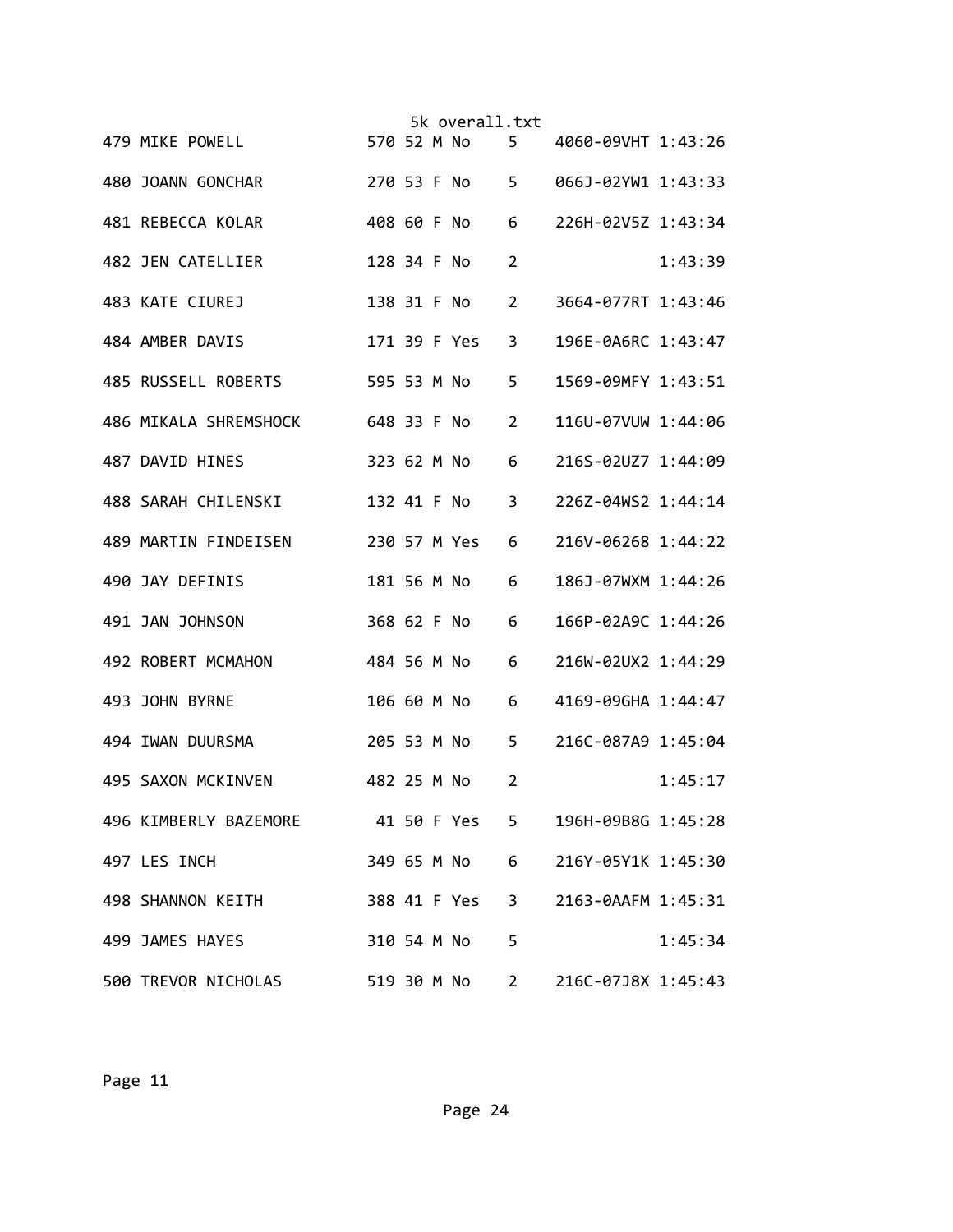# Big Shoulders Open Water Swim, Chicago IL

# 09/10/2016

| Place Name |                                      |                |  |               |                | No. Ag S Wetsu Wave Usms No. Time |         |
|------------|--------------------------------------|----------------|--|---------------|----------------|-----------------------------------|---------|
|            |                                      |                |  |               |                |                                   |         |
|            | 501 RON LASCHEVER 419 39 M No 3      |                |  |               |                | 216X-073BU 1:45:49                |         |
|            | 502 ALEXANDRA SKIAL 655 23 F No      |                |  |               | 2              |                                   | 1:46:00 |
|            | 503 MARY MCLAUGHLIN 483 52 F No 5    |                |  |               |                | 226W-088TF 1:46:10                |         |
|            | 504 ALEXANDRA MARKARIAN 458 43 F Yes |                |  |               | 3              | 216D-07M6S 1:46:23                |         |
|            | 505 BRAD GOODWIN                     |                |  | 272 39 M No   | $\overline{3}$ | 186B-08EXR 1:46:38                |         |
|            | 506 R DERICK WIGGINS 761 44 M Yes    |                |  |               | 4              | 1667-05NVV 1:46:39                |         |
|            | 124 41 F No 3<br>507 SARAH CARTER    |                |  |               |                | 2162-02VD6 1:46:42                |         |
|            | 508 ALEXANDER PENDLETON 551 55 M Yes |                |  |               | 6              |                                   | 1:46:43 |
|            | 509 KARA PRIEHS                      |                |  | 572 43 F No 3 |                | 1969-07XT0 1:46:48                |         |
|            | 510 JAMES CARL D'AMOUR 167 54 M No 5 |                |  |               |                | 196A-028WJ 1:46:53                |         |
|            | 511 CALLIE JOHNSTON 372 31 F Yes     |                |  |               | 2              |                                   | 1:46:57 |
|            | 672 50 F Yes<br>512 KATHLEEN STERN   |                |  |               | 5              | 216J-09TMB 1:47:17                |         |
|            | 513 MEREDITH GLICK                   | 265 40 F No    |  |               | 3              | 2162-06AXW 1:47:36                |         |
|            | 514 MARISSA FILIPPO                  | 229 38 F No 3  |  |               |                | 216J-07EVU 1:47:37                |         |
|            | 515 MIREK SKITAL                     | 656 48 M No    |  |               | 4              |                                   | 1:47:41 |
|            | 516 CARRIE ROGERS                    | 607 36 F Yes 3 |  |               |                | 136X-0AAD7 1:47:47                |         |
|            | 517 JUDITH WIVELL                    | 770 59 F No 6  |  |               |                | 216V-02V5V 1:47:51                |         |
|            | 518 DICK MOWRIS                      |                |  | 1061 65 M Yes | 1              |                                   | 1:47:53 |
|            | 519 MARIANNE FIDISHIN                | 225 51 F Yes 5 |  |               |                | 2167-0A6MH 1:47:59                |         |
|            |                                      |                |  | Page 25       |                |                                   |         |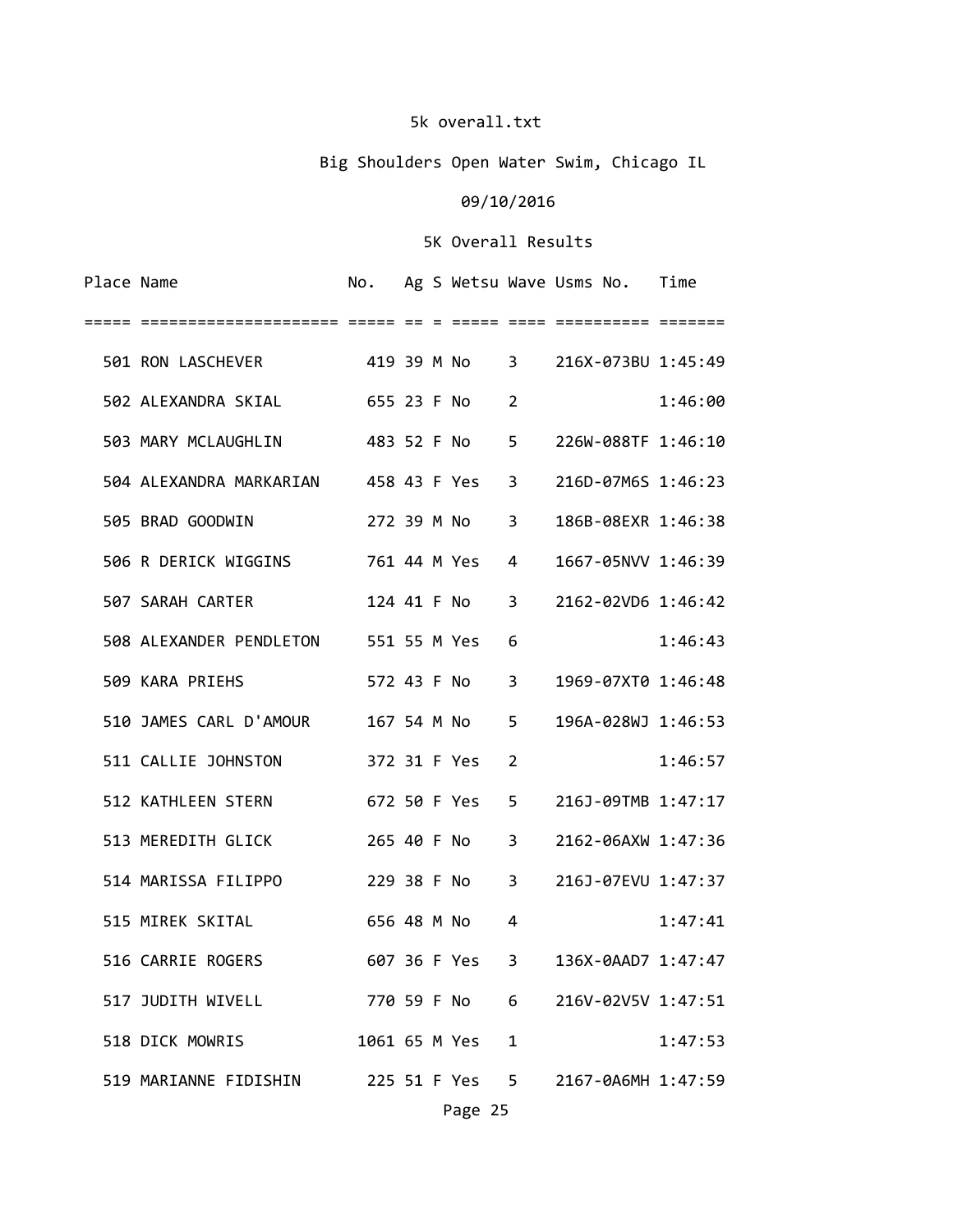|  | 520 JULIA MALYSHEV 455 28 F No 2 2163-0863U 1:48:15   |  |              |                |                      |         |
|--|-------------------------------------------------------|--|--------------|----------------|----------------------|---------|
|  | 521 NINA GUTMANIS                                     |  | 290 32 F No  | $\overline{2}$ |                      | 1:48:27 |
|  | 522 ALEXANDRA KONET 409 33 F No                       |  |              | $\overline{2}$ | 176X-09MXY 1:48:33   |         |
|  | 523 JODY BATY                                         |  | 36 64 F No   | 6              | 216K-06YXX 1:48:44   |         |
|  | 524 STEFAN BORGES 73 61 M No                          |  |              | 6              |                      | 1:48:57 |
|  | 525 MARTIN CHRISTIAN 135 31 M No                      |  |              |                | 2 216Z-07WAH 1:49:09 |         |
|  | 526 CHRISTY ROE<br>606 52 F Yes 5                     |  |              |                | 196R-09KES 1:49:14   |         |
|  | 527 MARY OTT                                          |  | 536 48 F No  | $\overline{4}$ | 166K-03KM1 1:49:25   |         |
|  | 528 BRET DOUGHERTY                                    |  |              | 4              |                      | 1:49:45 |
|  | 529 TIMOTHY STRUDEMAN 682 52 M No                     |  |              | $5 -$          | 216B-06PP3 1:49:52   |         |
|  | 530 HEATHER RODRIGUEZ 604 46 F No                     |  |              | 4              | 326C-06W9B 1:49:56   |         |
|  | 531 SARA BANNER                                       |  | 27 39 F No   | 3              | 286P-082FK 1:49:57   |         |
|  | 532 JOE DIEBER                                        |  | 188 37 M Yes | 3              |                      | 1:49:59 |
|  | 533 DAVID ANDERSON 10 53 M No                         |  |              |                | 5 2163-02UU6 1:50:06 |         |
|  | 534 BRENDAN JACKSON                                   |  | 350 40 M Yes | $\overline{3}$ |                      | 1:50:17 |
|  | 535 KYLE LANHAM                                       |  | 416 59 M Yes | 6              | 1668-02ANE 1:50:19   |         |
|  | 536 TRACY LORD                                        |  | 441 45 F No  | $4 \quad$      | 216U-05YJ8 1:50:22   |         |
|  | 537 SCOTT GUNSAULLUS 288 39 M No 3 146H-0A5E6 1:50:29 |  |              |                |                      |         |
|  | 538 CHRIS ANDREW                                      |  |              | 11 33 M Yes 2  |                      | 1:50:36 |
|  | 539 ROBBIN EDWARDS 213 48 F No 4 1669-09TF1 1:50:38   |  |              |                |                      |         |
|  | 540 WILLIAM GRAY 279 50 M Yes 5 216R-06R4M 1:50:51    |  |              |                |                      |         |
|  | 541 KATIE; CAMPBELL 111 39 F Yes 3                    |  |              |                |                      | 1:51:17 |
|  | 542 VITO WAGNER 732 34 M No 2 226H-067TA 1:51:20      |  |              |                |                      |         |
|  | 543 RICK CONNEELY 149 47 M No 4 2162-0918K 1:51:32    |  |              |                |                      |         |
|  |                                                       |  | Page 26      |                |                      |         |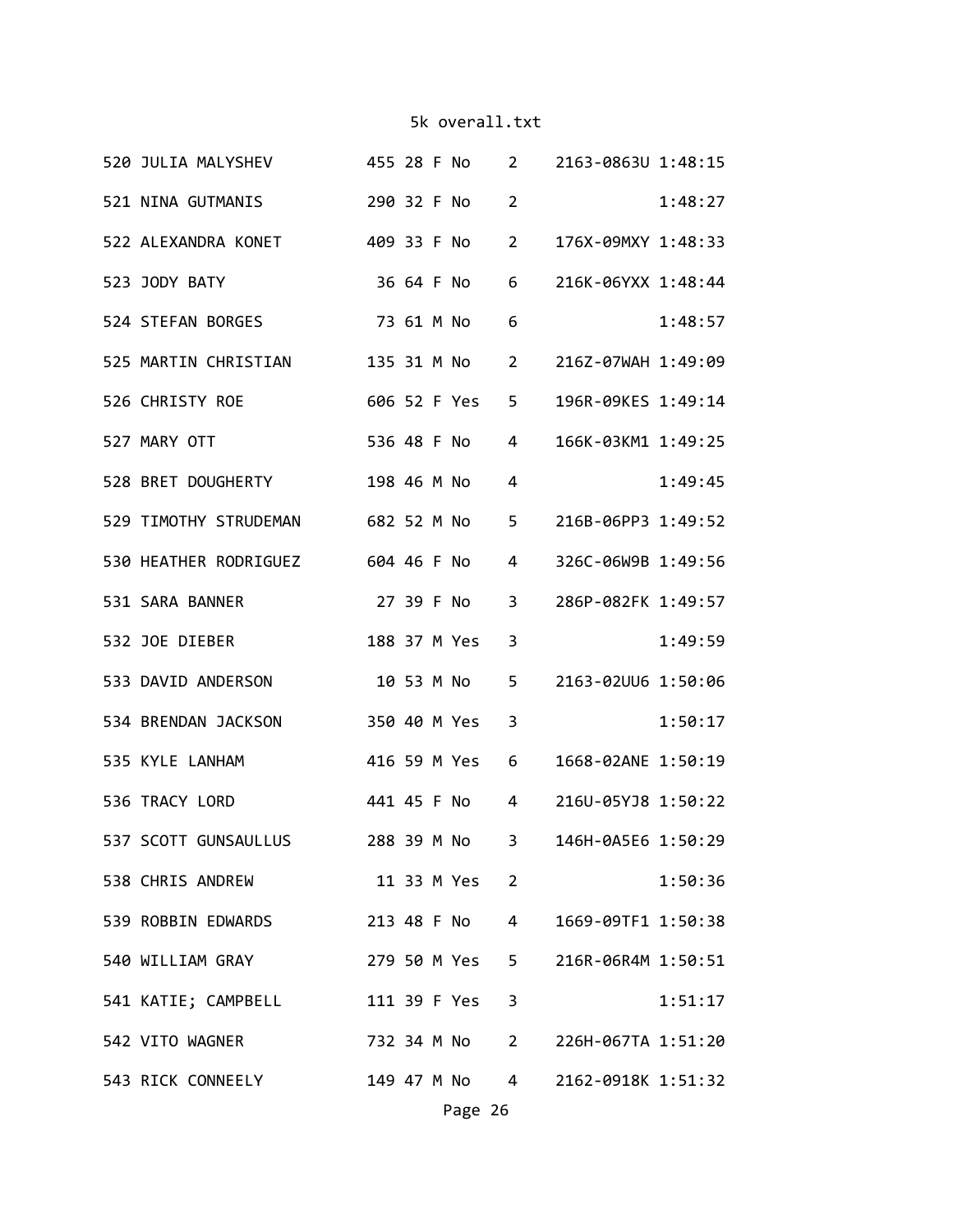| 544 MARK ZEISLOFT        | 787 53 M No  | 5.             | 216X-0622J 1:51:35       |
|--------------------------|--------------|----------------|--------------------------|
| 545 DAVID KATZ           | 382 56 M Yes | 6              | 2165-06HW6 1:51:38       |
| 546 NINA CARDONA         | 116 41 F No  | 3.             | $1566 - 095WP$ $1:51:53$ |
| 547 CHRISTOPHER OLIPHANT | 530 44 M No  | $\overline{4}$ | 1561-07VP4 1:52:21       |
| 548 MICHAEL RUTKOWSKI    | 617 49 M No  | 4              | 216S-06UPK 1:52:24       |
| 549 DONALD ALSEN         | 7 67 M No    | 6              | 216E-05XF6 1:52:29       |
| TIM WINARD<br>550.       | 769 49 M Yes | 4              | 1:52:43                  |

Page 12

Big Shoulders Open Water Swim, Chicago IL

#### 09/10/2016

| Place Name |                      |              |            |               |                | No. Ag S Wetsu Wave Usms No. Time |         |
|------------|----------------------|--------------|------------|---------------|----------------|-----------------------------------|---------|
|            |                      |              |            |               |                |                                   |         |
|            | 551 DAVID PIETIG     | 560 45 M No  |            |               | 4              |                                   | 1:52:44 |
|            | 552 ANGELA POE       |              |            |               |                | 563 38 F No 3 416W-08171 1:52:53  |         |
|            | 553 FROGDUDE LETADA  | 431 50 M Yes |            |               | 5              |                                   | 1:53:07 |
|            | 554 JOHN DRISCOLL    |              |            |               |                | 201 50 M No 5 216B-02WR9 1:53:08  |         |
|            | 555 EMILY DANGREMOND | 169 30 F No  |            |               | $\overline{2}$ | 2168-06GJ1 1:53:18                |         |
|            | 556 NOAH SILVERSTEIN |              |            | 650 55 M No 6 |                | 2161-05EF9 1:53:24                |         |
|            | 557 JESSE CZACH      |              |            |               |                | 164 41 M No 3 216P-06MYM 1:53:28  |         |
|            | 558 DEB ASTON        |              | 18 50 F No |               | 5              |                                   | 1:54:13 |
|            | 559 AWESOME X KOENIG | 405 31 M Yes |            |               | $\overline{2}$ |                                   | 1:54:45 |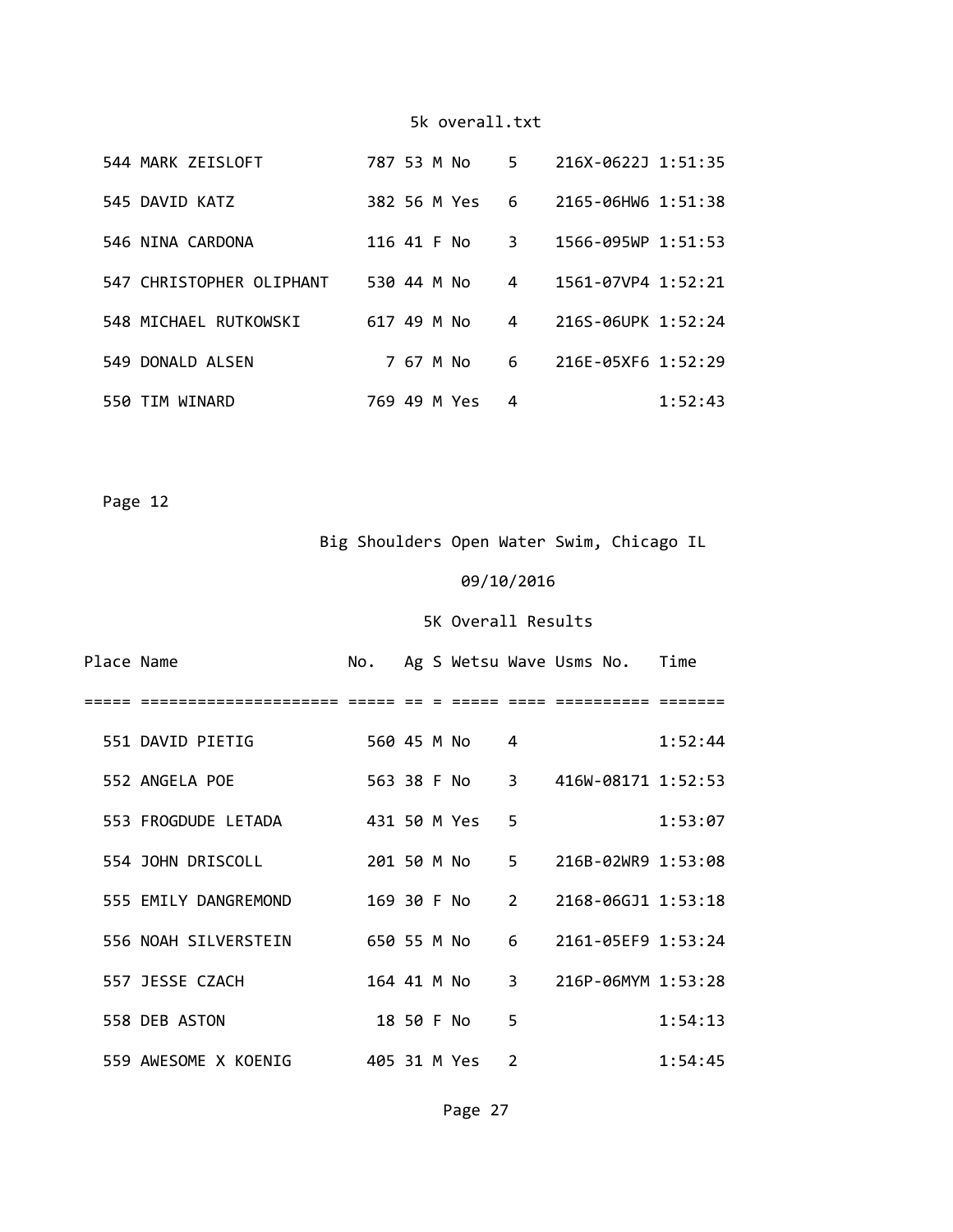|  |                                        |              |            | 5k overall.txt |                |                      |         |
|--|----------------------------------------|--------------|------------|----------------|----------------|----------------------|---------|
|  | 560 ROSALYN POPHAM 566 45 F Yes        |              |            |                | 4              |                      | 1:54:58 |
|  | 561 HOLLY UECKER-HERMAN 711 58 F Yes 6 |              |            |                |                | 1960-09TK5 1:55:03   |         |
|  | 562 GAIL KERN                          |              |            | 393 55 F No    | 6              | 2061-0731S 1:55:37   |         |
|  | 563 JERRILYNN BAYLESS 40 54 F No       |              |            |                | 5              | 166D-05GJB 1:55:55   |         |
|  | 564 MICHAEL BASS                       |              | 34 68 M No |                | 6              | 216D-02VC1 1:55:56   |         |
|  | 565 DAVE LOUTHAN                       | 444 52 M No  |            |                | 5              |                      | 1:56:17 |
|  | 566 DEREK FROMSON                      |              |            | 244 52 M Yes   | 5              | 106J-04999 1:56:40   |         |
|  | 567 JANE BAYLDON                       |              |            | 39 45 F Yes    | 4              |                      | 1:56:51 |
|  | 568 STEPHANIE JONES JONES 374 51 F Yes |              |            |                | 5              |                      | 1:57:15 |
|  | 569 LUKE MIGALLA                       | 493 53 M No  |            |                | 5              |                      | 1:57:29 |
|  | 570 JON HITTMAN                        |              |            | 325 67 M Yes   | 6              |                      | 1:57:40 |
|  | 571 BRIAN VILA                         | 726 48 M Yes |            |                | 4              |                      | 1:57:52 |
|  | 572 JOE DONNELLY                       | 194 60 M No  |            |                | 6              | 216T-07XKY 1:57:55   |         |
|  | 573 NINA WOLGELENTER                   | 773 45 F No  |            |                | 4              | 416K-06287 1:58:14   |         |
|  | 574 JOHN GARNER                        | 252 58 M No  |            |                | 6              | 146E-097BS 1:58:48   |         |
|  | 575 MARCY HACKBARTH<br>292 48 F No 4   |              |            |                |                | 216X-02UTX 1:59:10   |         |
|  | 576 VICKY SCHOTT                       |              |            | 633 49 F Yes   | 4              | 1969-0A6K2 1:59:28   |         |
|  | 577 AMBER RITTER                       | 591 41 F No  |            |                | 3              |                      | 1:59:30 |
|  | 578 JENNIFER STABEN 667 50 F No        |              |            |                |                | 5 216J-02UTS 1:59:31 |         |
|  | 579 MARJORIE BRAUNSDORF 85 42 F Yes    |              |            |                | 3              |                      | 1:59:44 |
|  | 580 MIGDALIA SEPULVEDA 643 48 F Yes 4  |              |            |                |                | 2167-08198 2:00:12   |         |
|  | 581 MICHELLE MALLERY                   |              |            | 453 32 F Yes   | $\overline{2}$ |                      | 2:00:16 |
|  | 582 DIANN BAUER                        |              |            | 37 58 F Yes    | 6              | 2267-05U1Y 2:00:16   |         |
|  | 583 JUDITH BLAYLOCK 63 52 F Yes        |              |            |                | $5 -$          | 216J-05V6P 2:00:17   |         |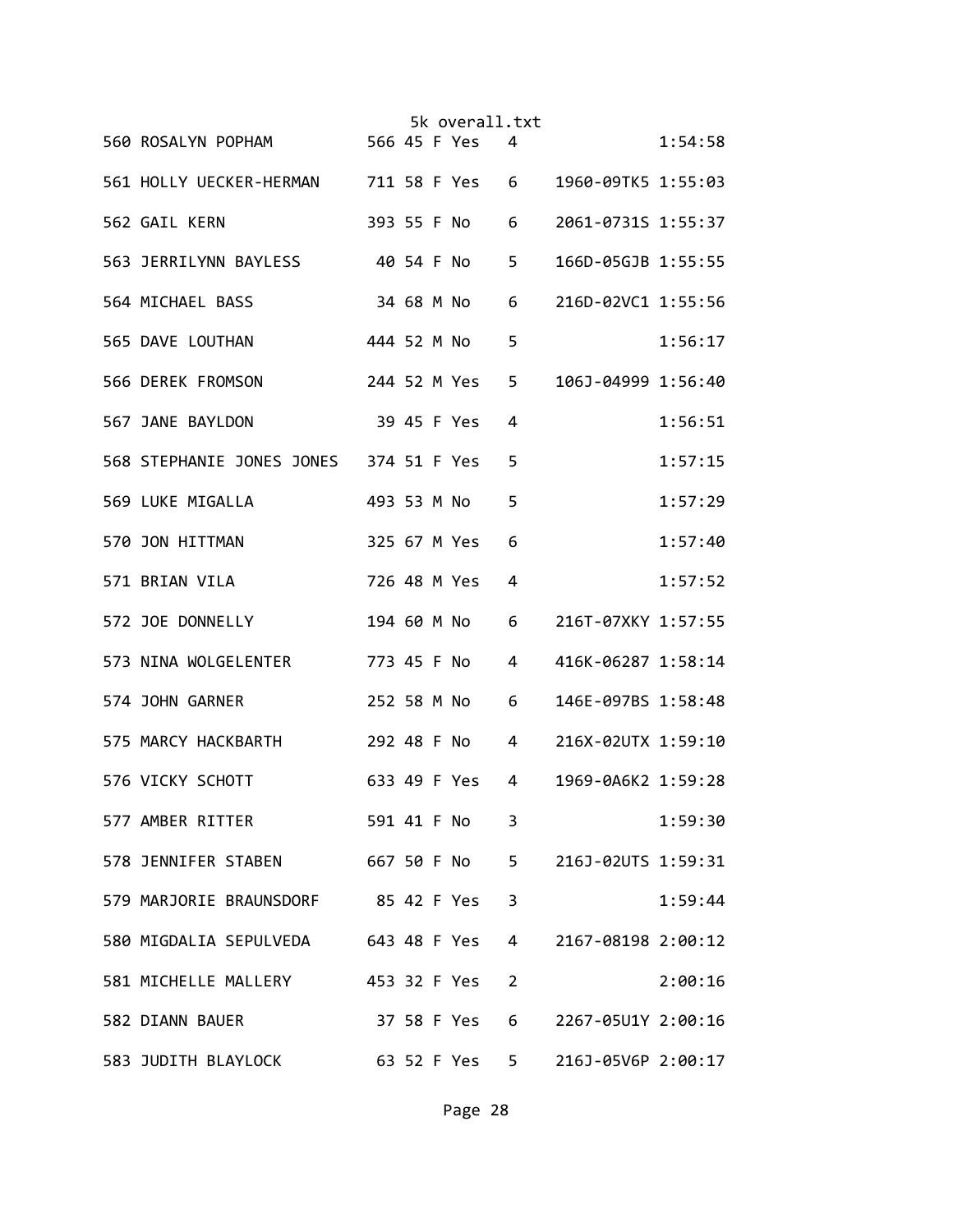|  |                                                      |             |  | 5k overall.txt |                |                                   |         |
|--|------------------------------------------------------|-------------|--|----------------|----------------|-----------------------------------|---------|
|  | 584 MASUMI YONEYAMA 782 39 F No 3 216B-0A1RD 2:01:07 |             |  |                |                |                                   |         |
|  | 585 BILL JACOB                                       |             |  |                |                | 351 61 M Yes 6 2164-096JU 2:01:17 |         |
|  | 586 SHERWOOD HAYNES 311 66 M No                      |             |  |                | 6              | 216U-02UF5 2:01:33                |         |
|  | 587 ANDREW ALLISON 6 28 M No                         |             |  |                | $\overline{2}$ |                                   | 2:01:41 |
|  | 588 REBECCA DECABOOTER 180 45 F No                   |             |  |                | 4              |                                   | 2:02:35 |
|  | 589 DONALD CARLEY                                    |             |  |                | $\overline{4}$ | 216H-07GZZ 2:02:38                |         |
|  | 590 JOHN O'BRYAN                                     | 526 50 M No |  |                | 5              | 216B-061E0 2:03:31                |         |
|  | 591 DAVID PLUMMER                                    | 562 55 M No |  |                | 6              |                                   | 2:03:37 |
|  | 592 VICKI VOJAK                                      | 729 58 F No |  |                | 6              | 226N-06F1P 2:05:14                |         |
|  | 312 35 F No<br>593 NOODLES HEHER                     |             |  |                | 2              |                                   | 2:05:17 |
|  | 594 GREGORY ARMAND                                   |             |  | 14 53 M No     |                | 5 216X-05XFK 2:05:27              |         |
|  | 595 PABLO BEDANO                                     |             |  | 44 41 M Yes    | 3              |                                   | 2:05:52 |
|  | 596 ALEX MARTIN                                      |             |  | 461 45 M Yes   | 4              | 2162-0AAEK 2:05:56                |         |
|  | 597 CHRISTI GARCIA                                   |             |  | 249 50 F Yes   | 5              | 166D-04R26 2:06:08                |         |
|  | 598 JANIS QUINN                                      |             |  | 576 50 F No    | 5              | 216M-090P2 2:06:40                |         |
|  | 334 53 F No<br>599 MELISSA HOFFMAN                   |             |  |                | 5 <sub>1</sub> | 2563-01ZT5 2:06:49                |         |
|  | 600 BARRY COYNE                                      |             |  | 158 62 M No    | $6 \quad$      | 2162-02W93 2:07:11                |         |

Big Shoulders Open Water Swim, Chicago IL

### 09/10/2016

### 5K Overall Results

| Place Name |  | Ag S Wetsu Wave Usms No. Time |  |  |
|------------|--|-------------------------------|--|--|
|            |  |                               |  |  |

===== ===================== ===== == = ===== ==== ========== =======